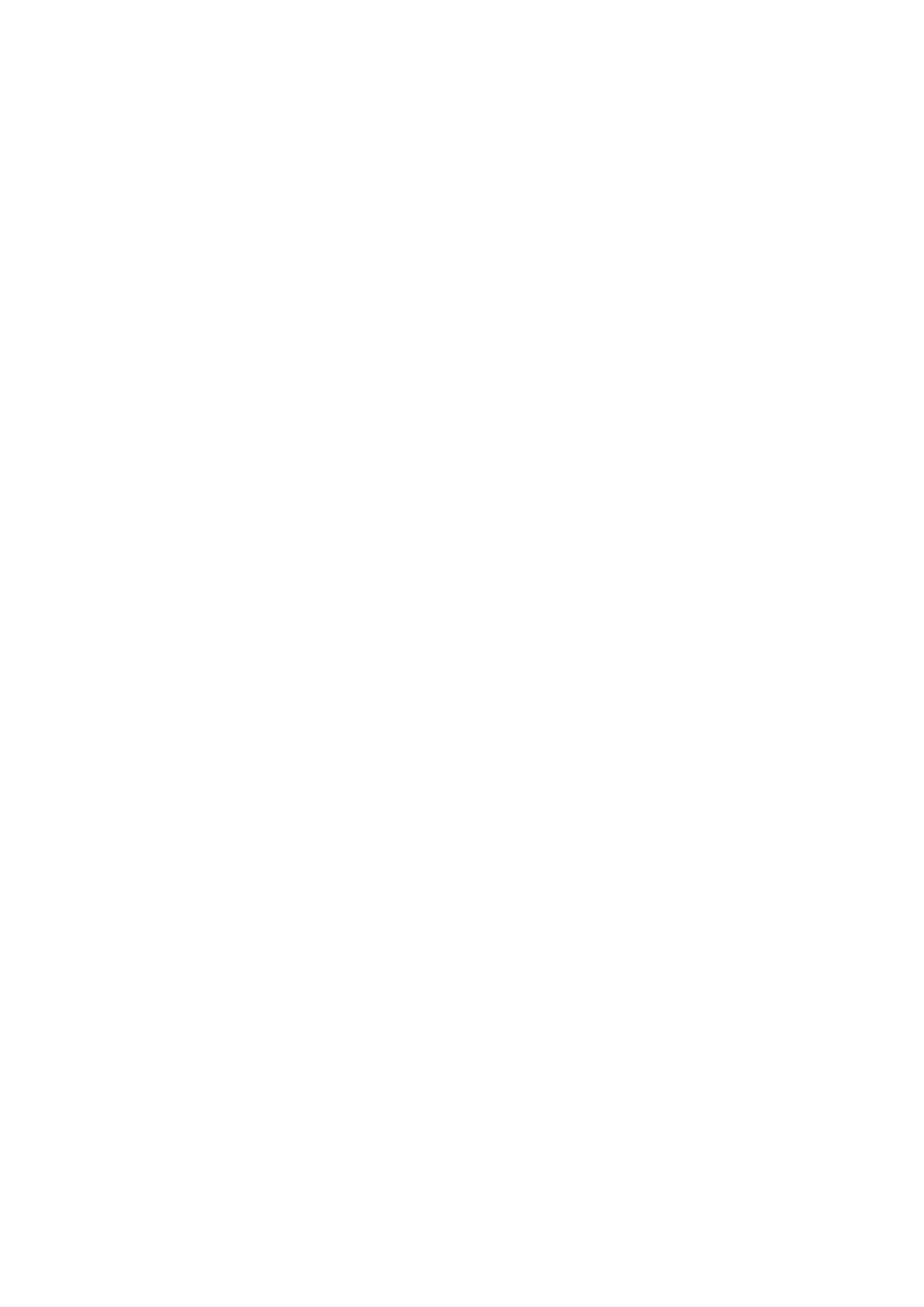# About this document

This is a statutory notice of Ofcom's proposal to amend the Wireless Telegraphy (Licensing Procedures) Regulations 2010 (S.I. 2010/1823), which set out the procedures under which Ofcom determines applications for wireless telegraphy licences.

The amendments explained in this document also relate to updating Ofcom's publication entitled the "Wireless Telegraphy Act Licences (Terms, Provisions and Limitations)" of July 2010, which includes a sample licence for each class of licences to which it applies, showing the terms, provisions and limitations that apply.

Ofcom will consider any responses to this consultation before deciding whether to implement our proposals.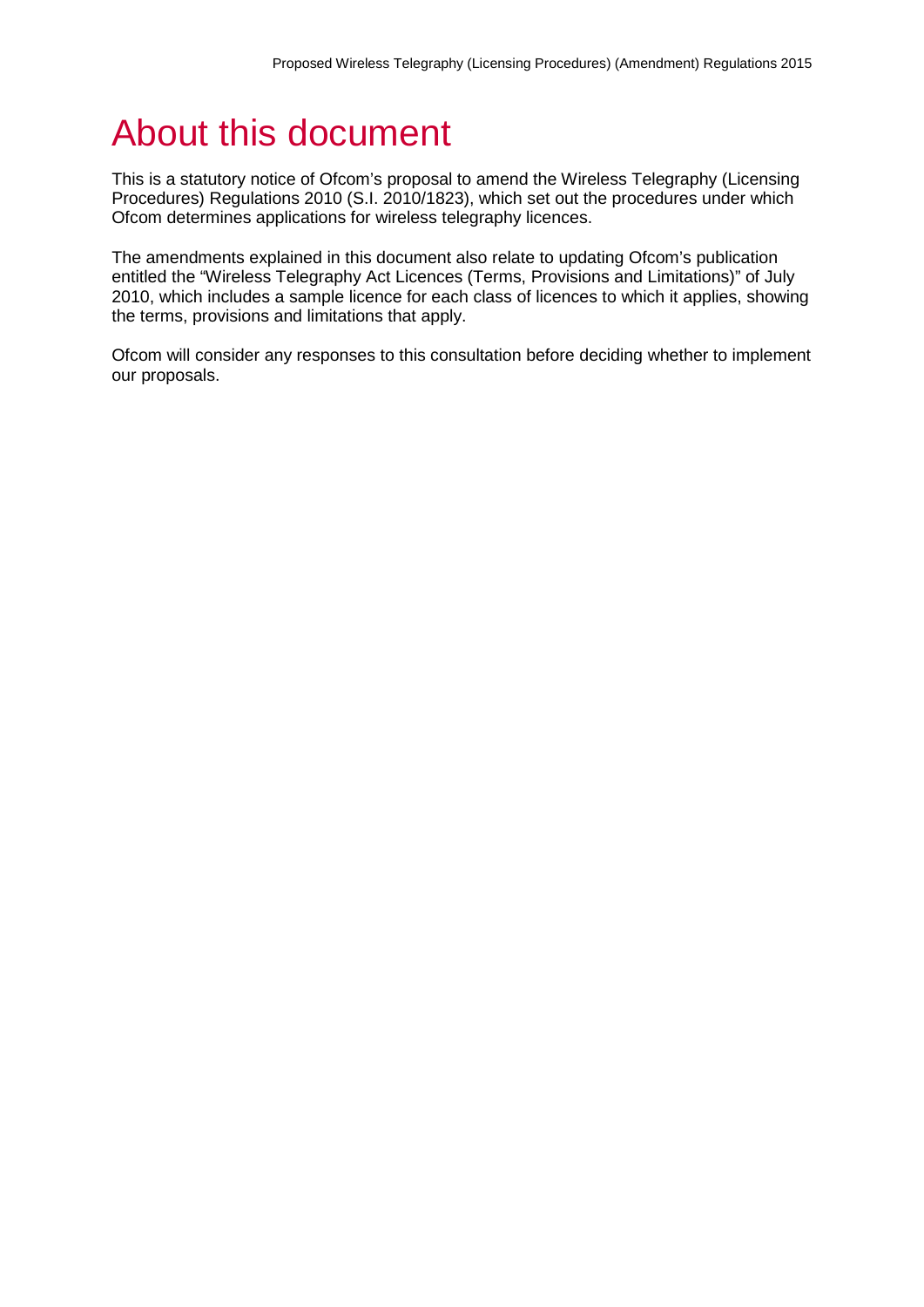# **Contents**

| <b>Section</b> |                                                                                  | Page           |
|----------------|----------------------------------------------------------------------------------|----------------|
| 1              | <b>Notice</b>                                                                    | $\overline{2}$ |
| $\overline{2}$ | The general effect of the Proposed Regulations                                   | 4              |
| Annex          |                                                                                  | Page           |
| 1              | Responding to this consultation                                                  | 9              |
| $\overline{2}$ | Ofcom's consultation principles                                                  | 11             |
| 3              | Consultation response cover sheet                                                | 12             |
| 4              | Consultation question                                                            | 14             |
| 5              | <b>Regulatory Impact Assessment</b>                                              | 15             |
| 6              | Draft Wireless Telegraphy (Licensing Procedures) (Amendment)<br>Regulations 2015 | 19             |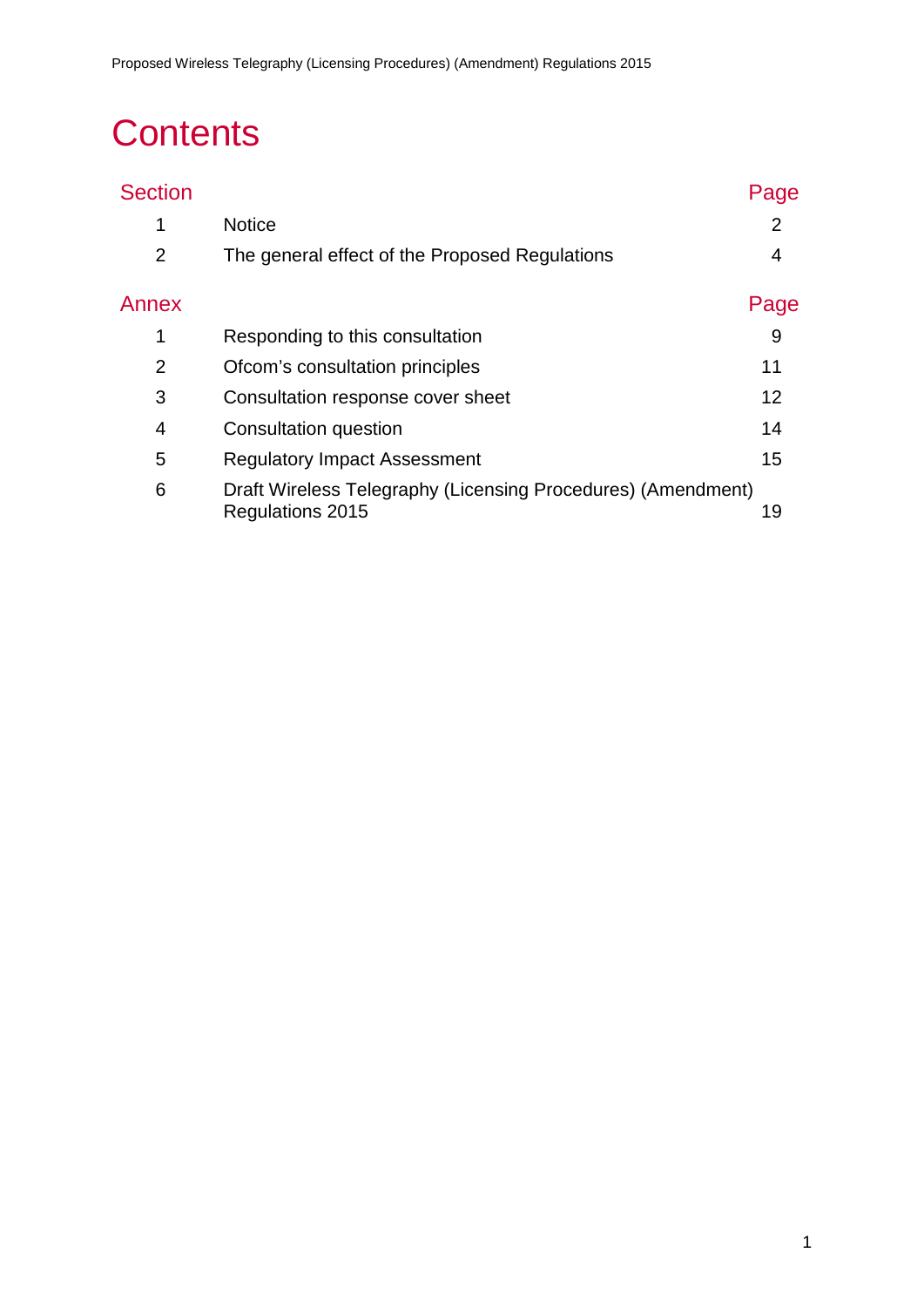### **Section 1**

# <span id="page-4-0"></span>**Notice**

## **Notice of proposals**

- 1.1 This document consults on Ofcom's proposal to make the Wireless Telegraphy (Licensing Procedures) (Amendment) Regulations 2015 (the "Proposed Regulations"), that would amend the Wireless Telegraphy (Licensing Procedures) Regulations  $2010<sup>1</sup>$  $2010<sup>1</sup>$  $2010<sup>1</sup>$  (the "Principal Regulations").
- 1.2 Under paragraph 1(1) of Schedule 1 to the Wireless Telegraphy Act 2006 (the "WT Act"), an application for a grant of a WT Act licence is to be determined in accordance with procedures prescribed in regulations made by Ofcom. These must specify:
	- a) the time limits within which Ofcom must make a decision on the application for the grant of a WT Act licence, notify the applicant and publish the decision;
	- b) the requirements that must be met by prospective licensees applying for the grant of a WT Act licence; and
	- c) particulars on the terms, provisions and limitations to which a licence may be subject.
- 1.3 The current licensing procedures are set out in the Principal Regulations. These include, in particular, a reference to Ofcom's document entitled "The Wireless Telegraphy Act Licensing (Terms, Provisions and Limitations)" of July 2010 (the "[2](#page-4-2)010 Terms and Provisions Booklet")<sup>2</sup>. The 2010 Terms and Provisions Booklet includes a sample licence for each class of licences to which the Booklet applies, showing the terms, provisions and limitations that apply.
- 1.4 We are also proposing to replace the 2010 Terms and Provisions Booklet with the updated "Wireless Telegraphy Act Licensing (Terms, Provisions and Limitations) 2015" (the "Proposed Terms and Provisions Booklet") in light of the changes that we have introduced since 2010 to the licence conditions in respect of certain licence classes. A copy of the Proposed Terms and Provisions Booklet can be found as a separate document accompanying this statutory notice on our website.

# **Proposed regulations**

- 1.5 In summary, the Proposed Regulations would make the following changes:
	- remove the requirement on prospective licensees to provide certain information under regulation 5; such as information required for 'station site clearance' as well as the requirement to indicate on a application in respect of a mobile station whether or not the station is to be established on board a train, both of which are no longer relevant in line with our current policies and practices;

<sup>1</sup> <http://www.legislation.gov.uk/uksi/2010/1823/made/data.pdf>  $\overline{a}$ 

<span id="page-4-2"></span><span id="page-4-1"></span><sup>2</sup> [http://licensing.ofcom.org.uk/binaries/spectrum/regulations-technical-reference/rules/licensing](http://licensing.ofcom.org.uk/binaries/spectrum/regulations-technical-reference/rules/licensing-procedures2010.pdf)[procedures2010.pdf](http://licensing.ofcom.org.uk/binaries/spectrum/regulations-technical-reference/rules/licensing-procedures2010.pdf)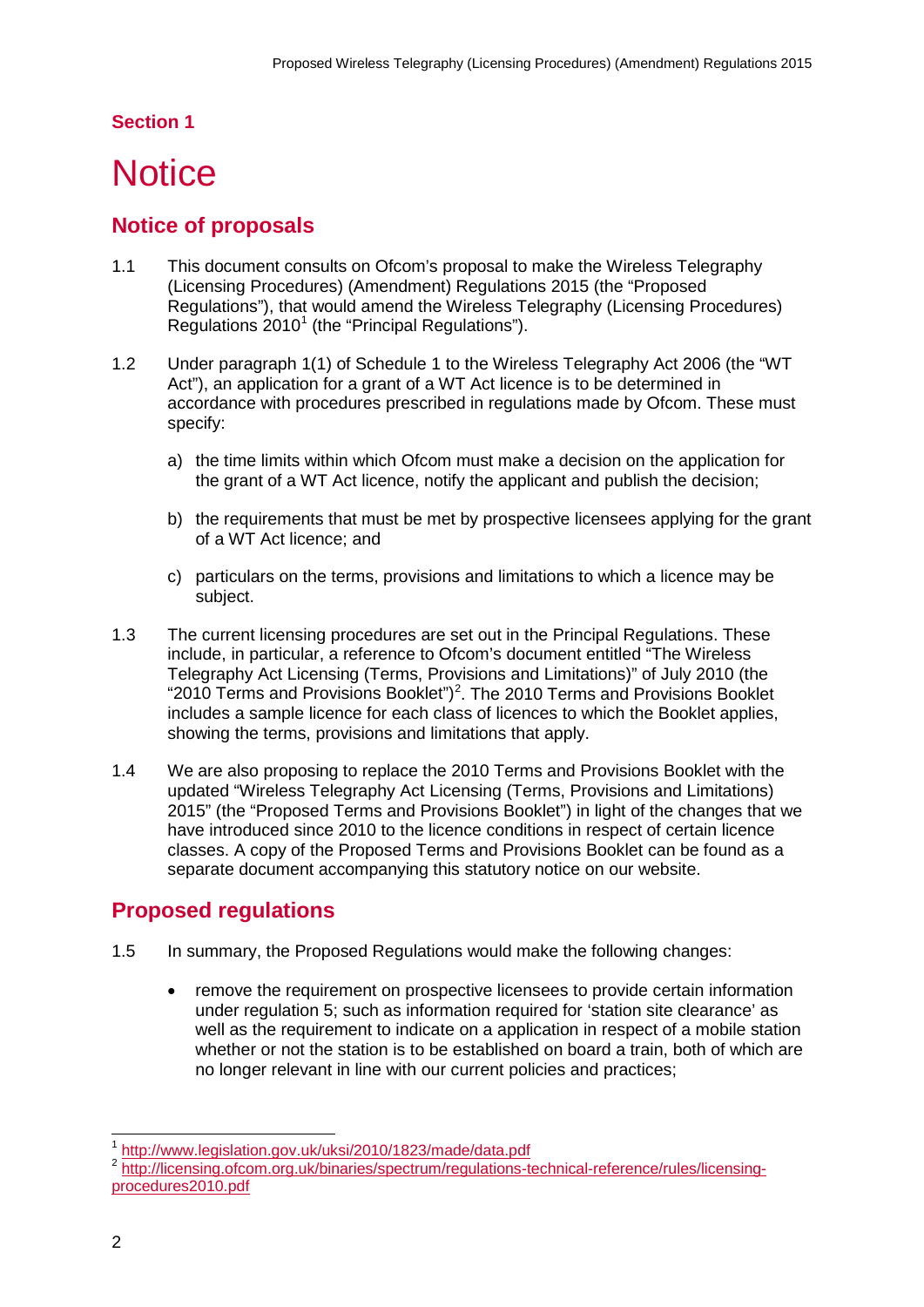- insert new licence classes relating to the Aeronautical, Maritime and Satellite Services licences in the light of policy decisions taken by Ofcom since 2010;
- make some minor editorial changes; and
- replace reference to the 2010 Terms and Provisions Booklet with a reference to the Proposed Terms and Provisions Booklet, so that the proposed changes to the Booklet would be incorporated in the Proposes Regulations.
- 1.6 In accordance with the requirements of section 122(4) and (5) of the WT Act, this document gives notice of our proposal to make the Proposed Regulations and sets their general effect.
- 1.7 A draft of the Proposed Regulations is attached at Annex 6. Hard copies of this Notice, the Proposed Regulations and the Proposed General Licence Conditions Booklet can also be obtained from Ofcom at Riverside House, 2a Southwark Bridge Road, London SE1 9HA.
- 1.8 A regulatory impact assessment for the Proposed Regulations is available at Annex 5 to this document.

### **Comments or representations**

1.9 Comments on the Proposed Regulations are invited **by 5pm on 7 December 2015**. Comments should be sent to:

Paul Chapman Spectrum Group Ofcom Riverside House 2a Southwark Bridge Road London SE1 9HA

E-mail:Paul.Chapman@ofcom.org.uk

Tel: 020 79813069

1.10 Subject to consideration of responses, we intend to bring the new Regulations into force in January 2016.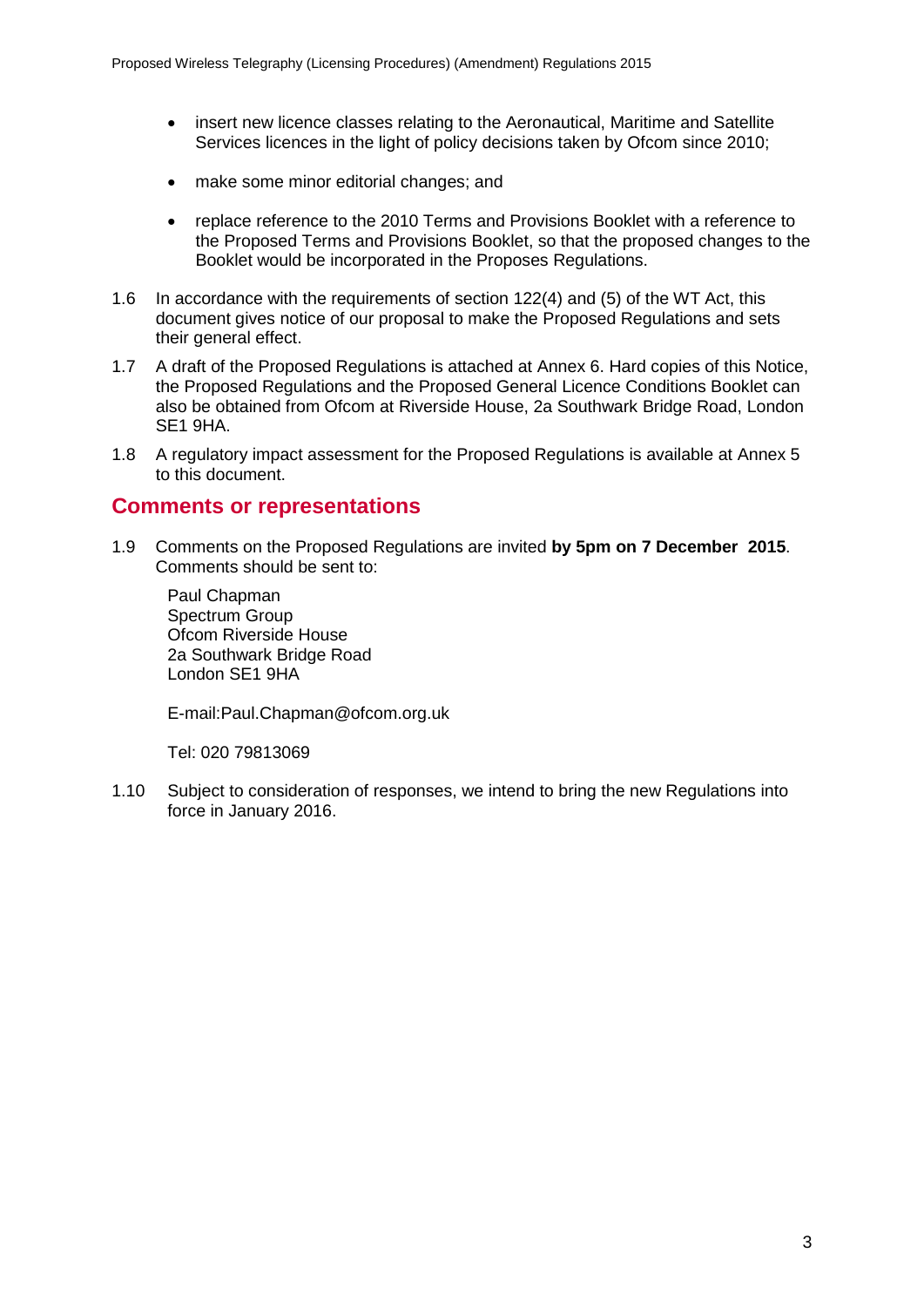### **Section 2**

# <span id="page-6-0"></span>The general effect of the Proposed **Regulations**

## **Legal framework**

- 2.1 We are responsible for authorising civil use of the radio spectrum. We achieve this by granting wireless telegraphy licences under the WT Act and by making regulations exempting users of particular equipment from the requirement to hold such a licence. Under section 8(1) of the WT Act, it is an offence to establish, install or use a wireless telegraphy station or wireless telegraphy apparatus without holding a WT Act licence granted by us unless the establishment, installation or use of such equipment is exempt.
- 2.2 Under paragraph 1(1) of Schedule 1 to the WT Act (which is given effect by section 10 of the WT Act), an application for the grant of a WT Act licence is determined in accordance with procedures prescribed in regulations made by Ofcom. The regulations must specify the time limits for us to deal with the grant of a licence, the requirements that must be met by the applicant for the grant of a licence and particulars of the terms, provisions and limitations to which a licence may be made subject.
- 2.3 Under paragraph 1(3) of Schedule 1 to the WT Act, the procedures must be open, objective, transparent, not such as to discriminate unduly against particular persons or against a particular description of persons, and proportionate to what they are intended to achieve.
- 2.4 The current licensing procedures are set out in the Principal Regulations (S.I. 2010/1823), which we made in 2010. The Proposed Regulations would amend certain provisions of the Principal Regulations.
- 2.5 In accordance with the requirements of sections 122(4) and (5) of the WT Act, this document gives notice of our proposal to make the Proposed Regulations. We are required to publish a notice of our proposal to make any orders or regulations, setting out their general effect and giving those likely to be affected by their implementation an opportunity to make representations.

## **Proposed regulations and their general effect**

- 2.6 We are proposing to amend the Principal Regulations in order to take into account a number of changes that have been implemented since they came into force in 2010. We explain below the regulations that we are proposing to make, setting out their general effect.
- 2.7 A draft of the Proposed Regulations is included in Annex 6 of this document.

### **Extent of application**

2.8 The Principal Regulations apply in the United Kingdom, the Channel Islands and Isle of Man. The Proposed Regulations will have the same territorial extent, subject to formal agreement of the Island Authorities.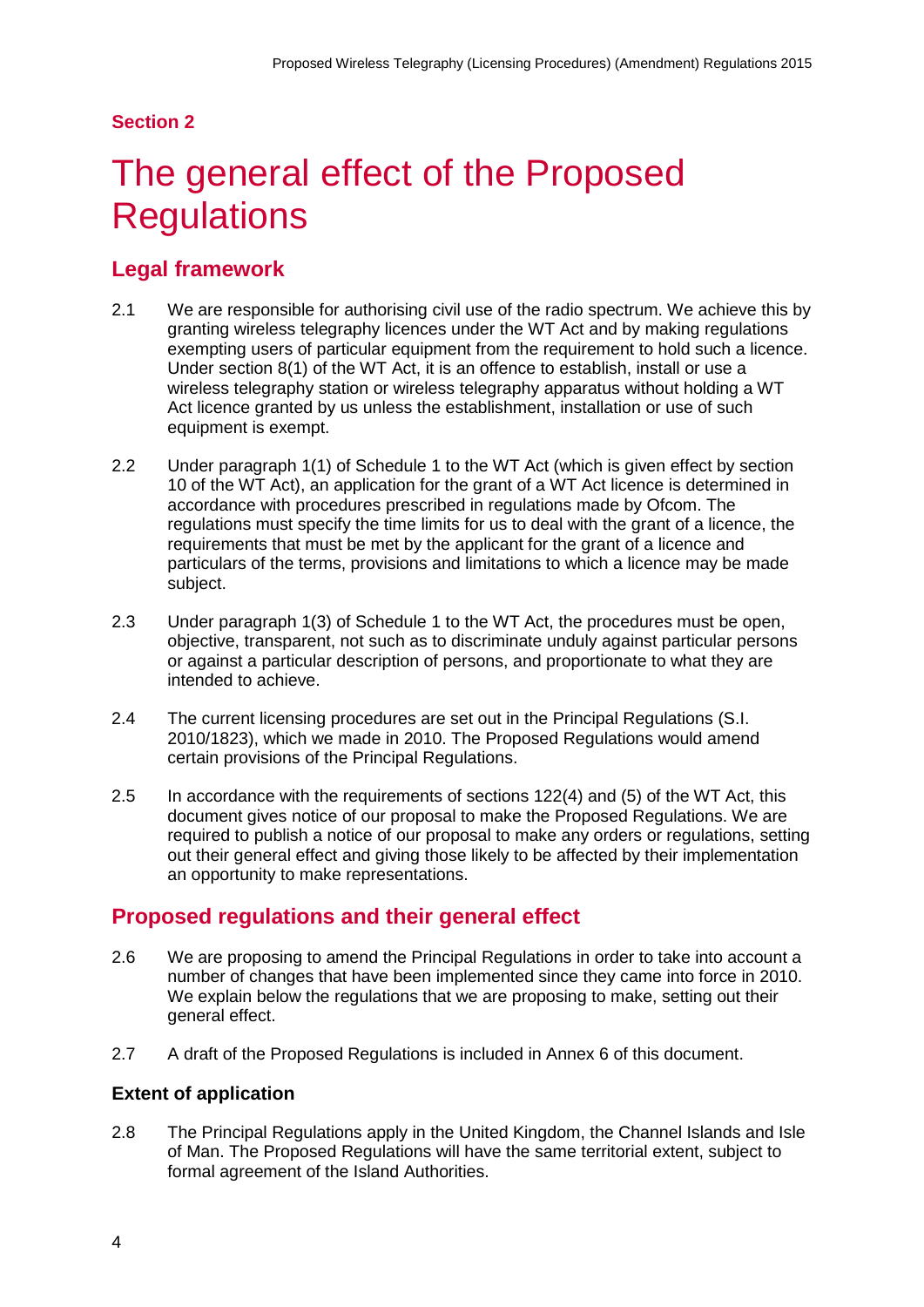### **Reg. 1 – Citation and commencement**

2.9 Regulation 1 of the Proposed Regulations sets out the full citation of the Regulations (i.e. 'The Wireless Telegraphy (Licensing Procedures) (Amendment) Regulations 2015') and the date for when they would come into force (which is, normally, 21 calendar days following the date of making). For ease of reference, it also defines the Wireless Telegraphy (Licensing Procedures) Regulations 2010 as the 'Principal Regulations'.

### **Reg. 2 - Amendments to the Principal Regulations**

2.10 Regulation 2 of the Proposed Regulations provides that the Principal Regulations shall be amended in accordance with the Proposed Regulations.

### **Reg. 3 - Amendments to Regulation 5 of the Principal Regulations**

- 2.11 Regulation 3 of the Proposed Regulations amends regulation 5(3) of the Principal Regulations, which sets out the specific requirements that must be met for the grant of a licence in respect of a station, in addition to the requirements set out in regulation 5(2) (which must be met for the grant of every licence, whether in respect of a station or apparatus).
- <span id="page-7-0"></span>2.12 Specifically, we propose to amend regulations 5(3) of the Principal Regulations by removing the following requirements on prospective licensees:
	- a) the requirement on the applicant for the grant of a licence in respect of a station to provide the information required for 'station site clearance' as described in regulation 5(3)(j) of the Principal Regulations; and
	- b) the requirement on the applicant for the grant of a licence in respect of a mobile station to specify whether or not the station is to be established on board of a train, as currently required under regulation 5(3)(k)(iii) of the Principal Regulations.
- 2.13 This is because this information is no longer required as part of the application process. The removal of Site Clearance requirement was due to the decision to close the National Frequency Assignment Panel (NFAP) and the Working Group on Radio Site Clearance (WGRSC). The information required for whether a mobile device was to be installed on a train was needed for a specific satellite licence product that is no longer offered by Ofcom.
- 2.14 Regulation 3 of the Proposed Regulations makes also some minor editorial changes which are consequential to the changes set out in paragraph [2.12](#page-7-0) above.

### **Reg. 4 - Amendments to Regulations 6 of the Principal Regulations**

- 2.15 Regulation 4 of the Proposed Regulations amends regulation 6 of the Principal Regulations. Specifically, we propose to replace the expression "licences *are*  granted" with the expression "licences *may be* granted" in regulations 6(1) and 6(2) of the Principal Regulations to clarify our legal power.
- 2.16 In addition, we also propose to update the reference to the 2010 Terms and Provisions Booklet by replacing it with reference to the Proposed Terms and Provisions Booklet, on which we are consulting stakeholders. In paragraphs [2.26-](#page-10-0)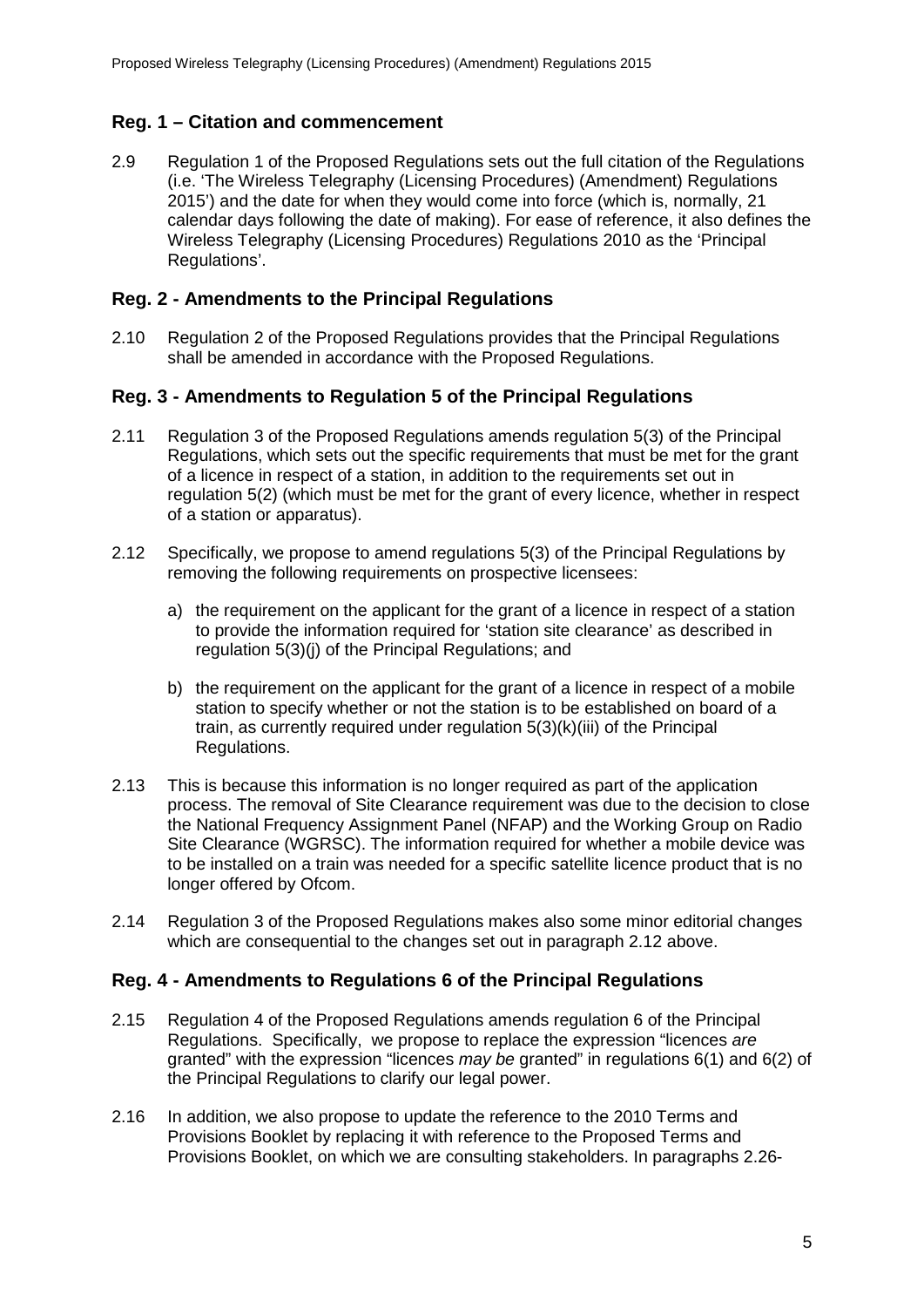[2.27](#page-10-1) below, we set out how we propose to update the 2010 Terms and Provisions Booklet.

### **Reg. 5 - Amendments to Part 1 of the Schedule to the Principal Regulations (Aeronautical sector)**

- 2.17 Regulation 6 of the Proposed Regulations amends paragraph (1) of Part 1 of the Schedule to the Principal Regulations, which sets out the additional information required for the grant of an Aeronautical licence.
- 2.18 Specifically, we propose to make these changes:
	- a) adding reference to the new 'Aeronautical Station' licence classes introduced in 2012 in relation to the Aeronautical sector $3$  whilst retaining reference to the existing 'Aeronautical Ground Station' licence classes (which remain available for the licensees in the Channel Islands and the Isle of Man)<sup>[4](#page-8-1)</sup>. This proposed change would extend the requirement to provide the additional information set out in paragraphs 1 of the Schedule to the Principal Regulations also to the prospective licensees for the new licence classes;
	- b) removing the requirement to provide information on 'the expected intensity of aviation activity, including number of aircraft and aircraft movements", as currently set out in paragraph 1(b) of the Schedule to the Principal Regulations.
- 2.19 Regulation 6 of the Proposed Regulations makes also some minor editorial changes which are consequential to the changes set out in the paragraph above.

### **Reg. 6 - Amendment to Part 2 of the Schedule to the Principal Regulations (Ship Portable Radio licence class)**

- 2.20 Regulation 6 of the Proposed Regulations amends paragraph 4 of Part 2 of the Schedule to the Principal Regulations, which sets out the additional information required for the grant of a Ship Portable Radio licence, so that it will require applicants for that licence class to specify whether 'digital selective calling'<sup>[5](#page-8-2)</sup> is to be used by the station. This is in line with the requirement set out in paragraph 3(e) of Part 2, in relation to the Ship Radio licence class.
- 2.21 Regulation 6 of the Proposed Regulations retains the requirement on the applicant for a Ship Portable Radio licence to specify the information on 'beacon equipment' set out in paragraph (4) of the Principal Regulations.

-

<span id="page-8-0"></span> $3$  These new licence classes are: Aeronautical Station (Aerodrome Surface and Operational Control), Aeronautical Station (Aeronautical Broadcast), Aeronautical Station (Aircraft Communications Addressing and Reporting System), Aeronautical Station (Air/Ground, Aerodrome Flight Information Service and Tower), Aeronautical Station (Approach), Aeronautical Station (Area Control), Aeronautical Station (High Frequency), Aeronautical Station (Fire and Emergency), Aeronautical Station (Offshore), Aeronautical Station (Recreational Aviation) and Aeronautical Station (Very High Frequency Data Link).

<span id="page-8-1"></span><sup>4</sup> *Fees for aeronautical radio licences,* published by Ofcom on 14 December 2010 at [http://stakeholders.ofcom.org.uk/binaries/consultations/spectrum\\_pricing/statement/statement.pdf](http://stakeholders.ofcom.org.uk/binaries/consultations/spectrum_pricing/statement/statement.pdf)

<span id="page-8-2"></span> $5$  Digital Select Calling DSC is a standard for sending pre-defined digital messages via the medium frequency (MF), high frequency (HF) and very high frequency (VHF) maritime radio systems. It is a core part of the Global Maritime Distress Safety System (GMDSS).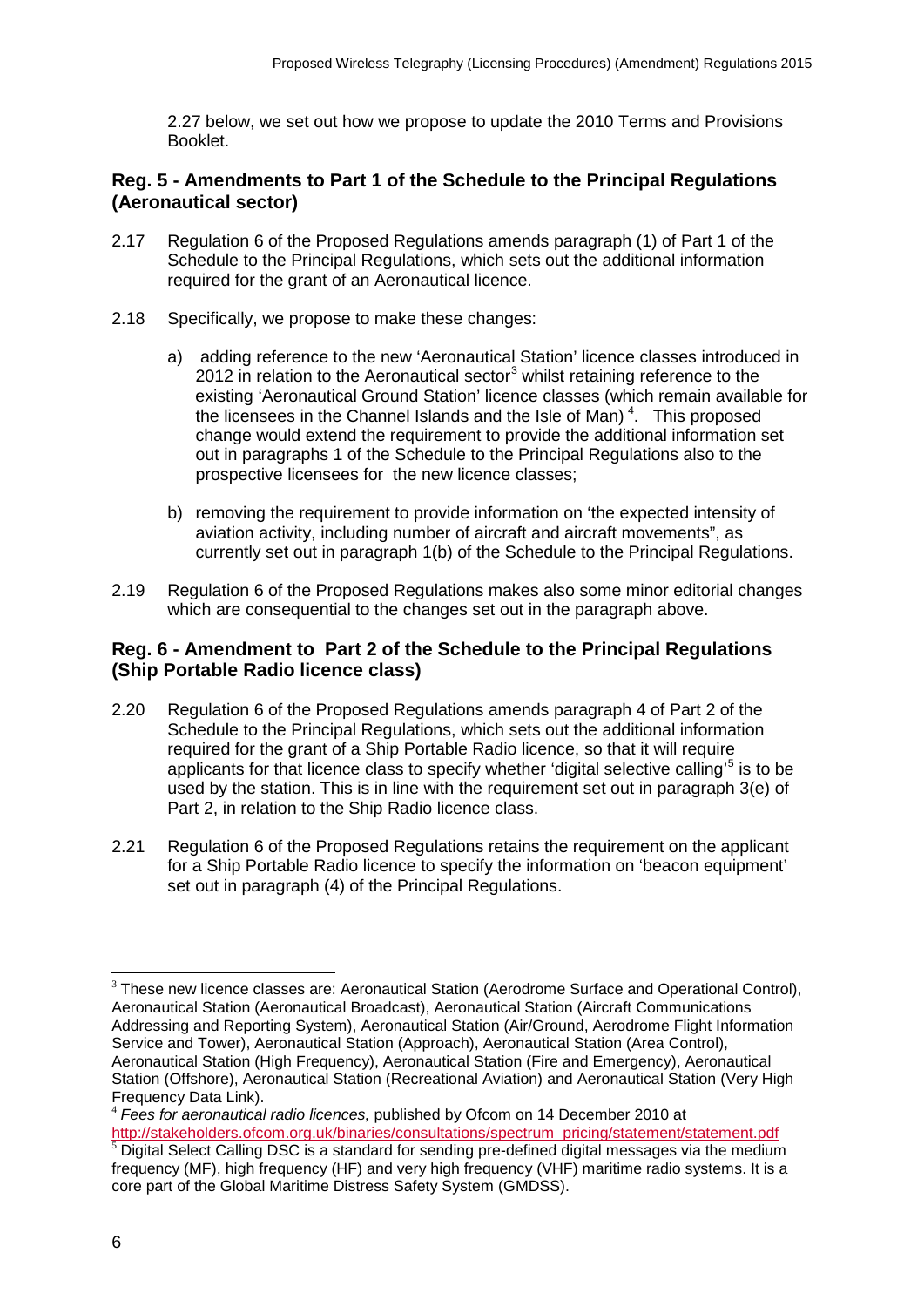### **Reg. 7 - Amendments to Part 3 of the Schedule to the Principal Regulations (Programme Making and Special Events sector)**

2.22 Regulation 7 of the Proposed Regulations amends paragraph (5) of Part 3 of the Schedule to the Principal Regulations, which sets out the additional information required for the grant of a Programme Making and Special Events ('PMSE') licence, in order to insert reference to three additional licence classes belonging to the PMSE sector: the UK Wireless Microphone (Biennial), UK Wireless Microphone (Annual) and Audio Distribution System licence classes. The applicants for these licence classes will be required to provide the same additional information which is currently required under the Principal Regulations from the applicants for a PMSE (Fixed Site), PMSE (Link) or PMSE (Lower Power) licence (i.e. the location or proposed area of apparatus use and the proposed dates and times of apparatus use).

### **Reg. 8 - Amendment to Part 4 of the Schedule to the Principal Regulations (Satellite sector)**

- 2.23 Regulation 8 of the Proposed Regulations amends paragraph (6) and (7) of Part 4 of the Schedule to the Principal Regulations, which set out the additional information required for the grant of a Satellite Services licence, in order to remove the following requirements:
	- a) the requirement on the applicants for the grant of a Satellite (Earth Station Network) licence to provide information on the satellite beam service area<sup>[6](#page-9-0)</sup> as currently required under paragraph 6(d) of Part 4 of the Schedule to the Principal Regulations, since we no longer require this information; and
	- b) b) the requirement on the applicants for the grant of a licence belonging to the Satellite (Permanent Earth Station), Satellite (Earth Station – Non Fixed Satellite Service) and Satellite (Earth Station – Non-Geostationary) licence classes to provide information on the name and location of any associated satellite transponders together with their operating angles or their range of operating angles, as currently required under paragraph 7(d) of Part 4 of the Schedule to the Principal Regulations, since we no longer require this information.
- 2.24 Regulation 8 of the Proposed Regulations makes also some minor editorial changes which are consequential to the changes set out in the paragraph above.

### **Reg. 9 - Amendment to Part 5 of the Schedule to the Principal Regulations (Science and Technology sector)**

2.25 Regulation 8 of the Proposed Regulations amends paragraph (8) of Part 8 of the Schedule to the Principal Regulations, which sets out the additional information required for the grant of a Science and Technology licence, in order to remove reference to the Ground Probing Radar licence class, as we no longer require the additional information set out in that paragraph<sup>[7](#page-9-1)</sup> from the applicants for a Ground Probing Radar licence.

 $6$  This is the intended coverage area of the satellite service. -

<span id="page-9-1"></span><span id="page-9-0"></span> $7$  The additional information set out in paragraph (8) of Part 5 of the Schedule to the Principal Regulations is: a description of the configuration of any apparatus for which authorisation is sought, the purpose for which it will transmit and the intended geographical range of operation.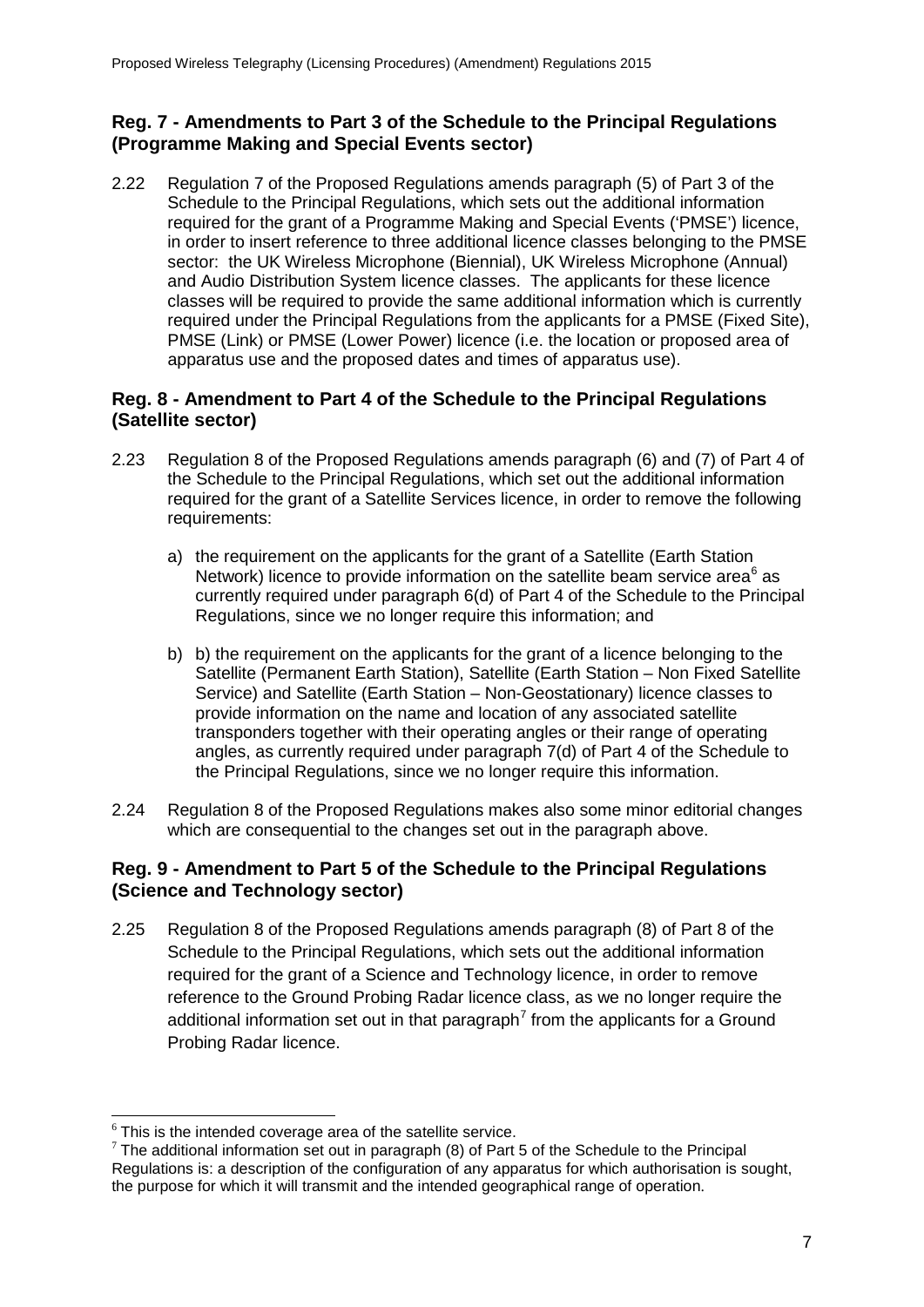## <span id="page-10-0"></span>**Proposed Terms and Provisions Booklet**

- 2.26 The Principal Regulations refer to the 2010 Terms and Provisions Booklet, which specifies the conditions under which each class of licence is granted and includes a sample licence for each class to which the Booklet applies. We propose to replace the 2010 Terms and Provisions Booklet with the Proposed Terms and Provisions Booklet to reflect a number of changes that we have introduced since 2010. The changes in the Proposed Booklet reflect current policies that were introduced through consultation, and include:
	- replacing the previous Amateur Radio licence terms and conditions with the current version of these terms and conditions;
	- adding new licence classes, namely:
		- ten Aeronautical Station licence classes<sup>[8](#page-10-2)</sup>;
		- the 'Maritime International' and 'UK Area Defined' licence classes;
		- the 'Satellite Global Navigation Satellite System (GNSS) Repeaters' licence class; and
		- the 'High Duty Cycle Network Relay Points' licence class.
- <span id="page-10-1"></span>2.27 A copy of the Proposed Terms and Provisions Booklet can be found on our website as a separate Annex to this document<sup>[9](#page-10-3)</sup>. Further copies may be obtained from Ofcom at Riverside House, 2a Southwark Bridge Road, London SE1 9HA.

### **Next steps**

2.28 Following the publication of this consultation document, stakeholders are invited to provide comments on the Proposed Regulations and the Proposed Terms and Provisions Booklet. The deadline to submit responses to us is **5pm** on **7 December 2015**. Subject to consideration of responses, we intend to bring the new Regulation into force in January 2016.

*Question: Do you have any comments on the drafting of the Proposed Regulations and/or the Proposed Terms and Conditions Booklet?*

-

<span id="page-10-3"></span><span id="page-10-2"></span><sup>8</sup> New classes are Aeronautical Ground Station (Air Traffic/Ground Movement Control), Aeronautical Ground Station (Air /Ground Communications Services), Aeronautical Ground Station (Airfield Flight Information Service), Aeronautical Ground Station (General Aviation), Aeronautical Ground Station (Fire), Aeronautical Ground Station (High Frequency), Aeronautical Ground Station (Offshore Platform), Aeronautical Navigation Aid Stations, Aeronautical Radar, Aeronautical Ground Station (Operations Control), Aeronautical Station (Aeronautical Broadcast), Aeronautical Station (Aircraft Communications Addressing and Reporting System), Aeronautical Station (Air/Ground, Aerodrome Flight Information Service and Tower), Aeronautical Station (Approach), Aeronautical Station (Area Control), Aeronautical Station (High Frequency), Aeronautical Station (Fire and Emergency), Aeronautical Station (Offshore), Aeronautical Station (Recreational Aviation) and Aeronautical Station (Very High Frequency Data Link) 9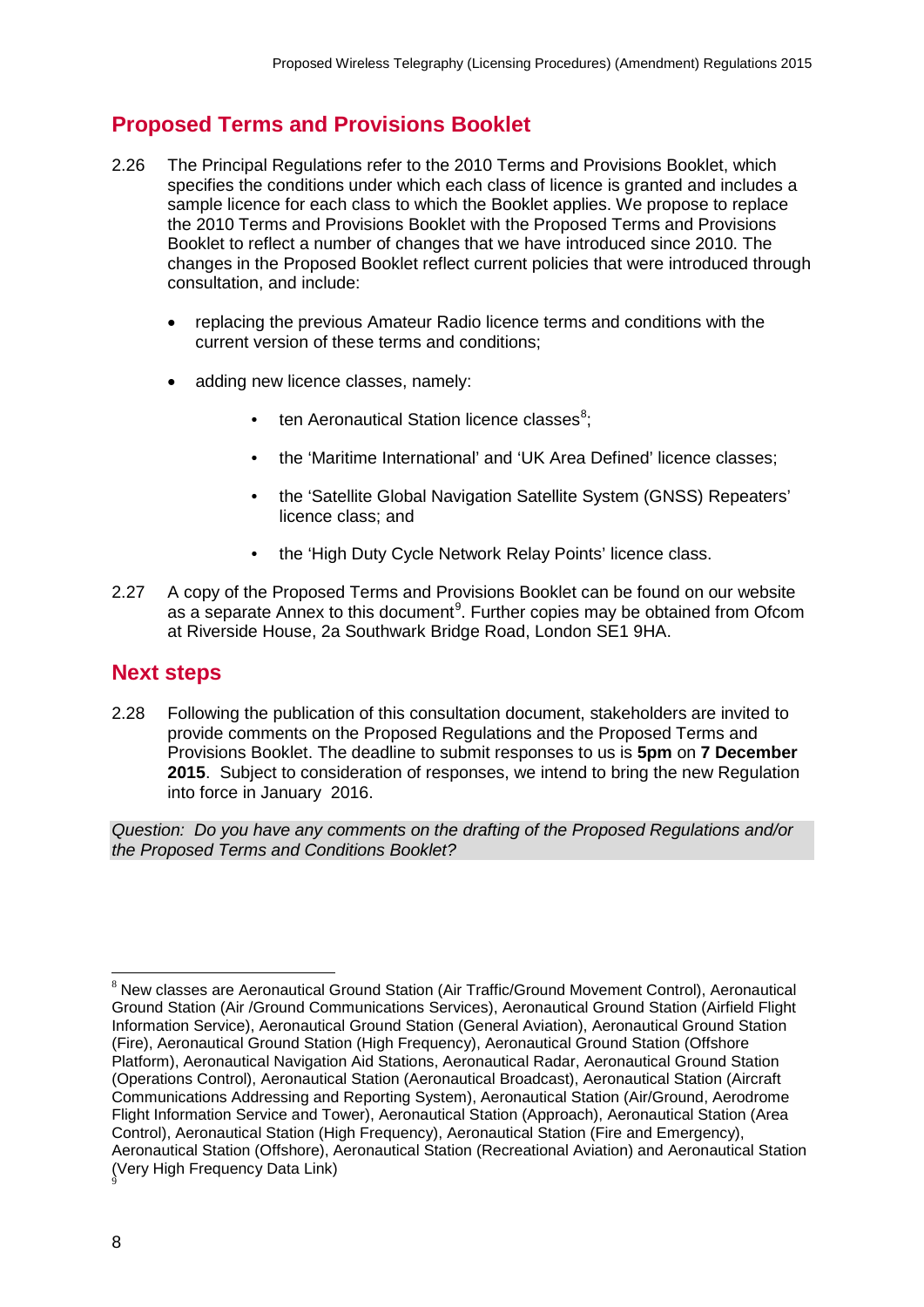# <span id="page-11-0"></span>Responding to this consultation

### **How to respond**

- A1.1 Ofcom invites written views and comments on the issues raised in this document, to be made **by 5pm on 7 December 2015**.
- A1.2 Ofcom strongly prefers to receive responses using the online web form at <http://stakeholders.ofcom.org.uk/consultations/amendment-regulations-2015/> as this helps us to process the responses quickly and efficiently. We would also be grateful if you could assist us by completing a response cover sheet (see Annex 3), to indicate whether or not there are confidentiality issues. This response coversheet is incorporated into the online web form questionnaire.
- A1.3 For larger consultation responses particularly those with supporting charts, tables or other data – please send them to [Paul.Chapman@ofcom.org.uk](mailto:paul.chapman@ofcom.org.uk) attaching your response in Microsoft Word format, together with a consultation response coversheet.
- A1.4 Responses may alternatively be posted or faxed to the address below, marked with the title of the consultation.

Paul Chapman Ofcom, Floor 3, Spectrum Group Riverside House 2A Southwark Bridge Road London SE1 9HA

- A1.5 Note that we do not need a hard copy in addition to an electronic version. Ofcom will acknowledge receipt of responses if they are submitted using the online web form but not otherwise.
- A1.6 It would be helpful if your response could include direct answers to the questions asked in this document, which are listed together at Annex 4. It would also help if you can explain why you hold your views and how Ofcom's proposals would impact on you.

## **Further information**

A1.7 If you want to discuss the issues and questions raised in this consultation, or need advice on the appropriate form of response, please contact Paul Chapman on 020 7981 3069.

# **Confidentiality**

A1.8 We believe it is important for everyone interested in an issue to see the views expressed by consultation respondents. We will therefore usually publish all responses on our website, [www.ofcom.org.uk,](http://www.ofcom.org.uk/) ideally on receipt. If you think your response should be kept confidential, can you please specify what part or whether all of your response should be kept confidential, and specify why. Please also place such parts in a separate annex.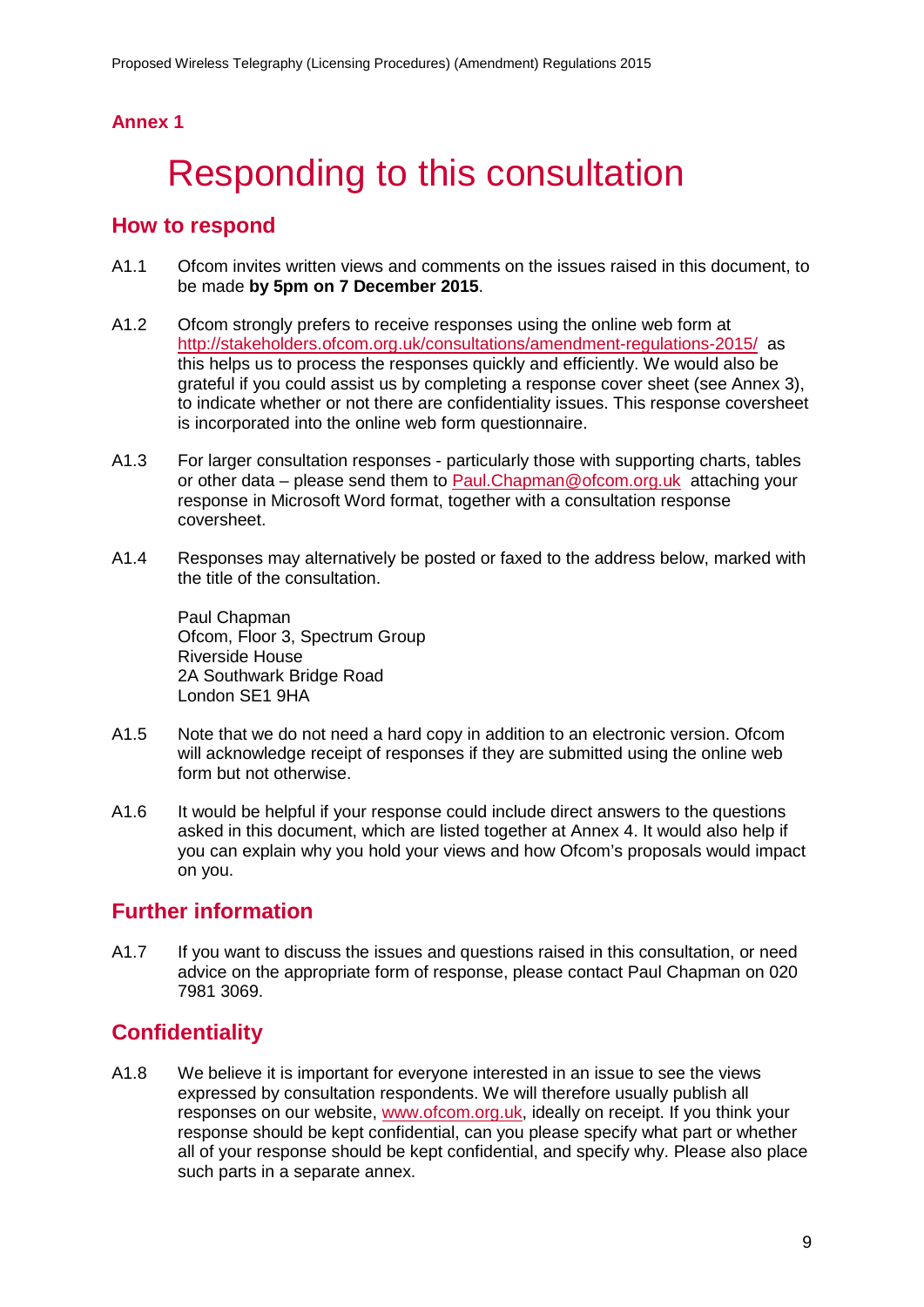- A1.9 If someone asks us to keep part or all of a response confidential, we will treat this request seriously and will try to respect this. But sometimes we will need to publish all responses, including those that are marked as confidential, in order to meet legal obligations.
- A1.10 Please also note that copyright and all other intellectual property in responses will be assumed to be licensed to Ofcom to use. Ofcom's approach on intellectual property rights is explained further on its website at <http://www.ofcom.org.uk/about/accoun/disclaimer/>

### **Next steps**

- A1.11 Following the end of the consultation period, Ofcom intends to publish a statement in January 2016.
- A1.12 Please note that you can register to receive free mail Updates alerting you to the publications of relevant Ofcom documents. For more details please see: [http://www.ofcom.org.uk/static/subscribe/select\\_list.htm](http://www.ofcom.org.uk/static/subscribe/select_list.htm)

### **Ofcom's consultation processes**

- A1.13 Ofcom seeks to ensure that responding to a consultation is easy as possible. For more information please see our consultation principles in Annex 2.
- A1.14 If you have any comments or suggestions on how Ofcom conducts its consultations, please call our consultation helpdesk on 020 7981 3003 or e-mail us at [consult@ofcom.org.uk](mailto:consult@ofcom.org.uk) . We would particularly welcome thoughts on how Ofcom could more effectively seek the views of those groups or individuals, such as small businesses or particular types of residential consumers, who are less likely to give their opinions through a formal consultation.
- A1.15 If you would like to discuss these issues or Ofcom's consultation processes more generally you can alternatively contact Graham Howell, Secretary to the Corporation, who is Ofcom's consultation champion:

Graham Howell **Ofcom** Riverside House 2a Southwark Bridge Road London SE1 9HA

Tel: 020 7981 3601

Email [Graham.Howell@ofcom.org.uk](mailto:Graham.Howell@ofcom.org.uk)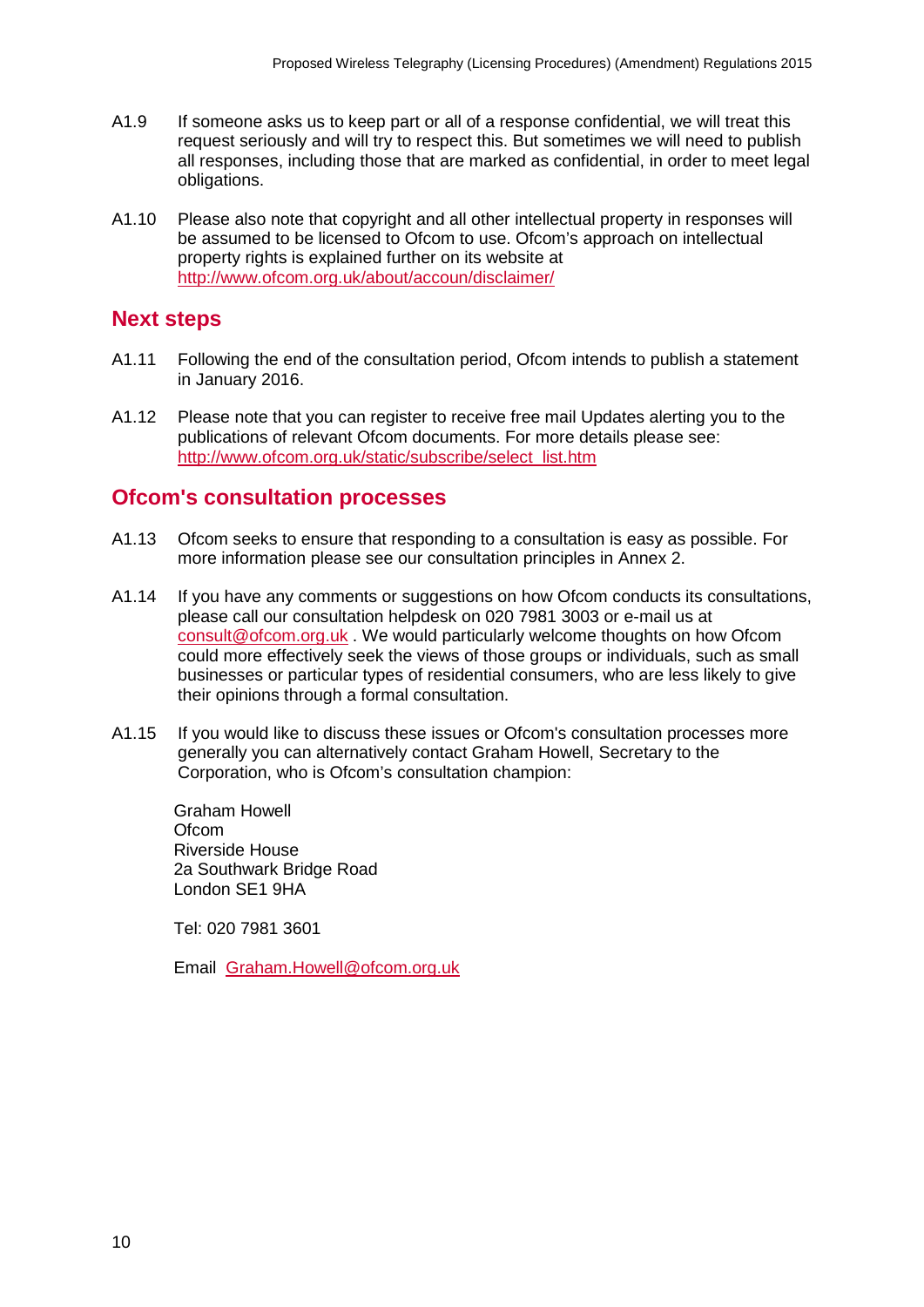# <span id="page-13-0"></span>**Ofcom's consultation principles**

A2.1 Ofcom has published the following seven principles that it will follow for each public written consultation:

### **Before the consultation**

A2.2 Where possible, we will hold informal talks with people and organisations before announcing a big consultation to find out whether we are thinking in the right direction. If we do not have enough time to do this, we will hold an open meeting to explain our proposals shortly after announcing the consultation.

### **During the consultation**

- A2.3 We will be clear about who we are consulting, why, on what questions and for how long.
- A2.4 We will make the consultation document as short and simple as possible with a summary of no more than two pages. We will try to make it as easy as possible to give us a written response. If the consultation is complicated, we may provide a shortened Plain English Guide for smaller organisations or individuals who would otherwise not be able to spare the time to share their views.
- A2.5 We will consult for up to 10 weeks depending on the potential impact of our proposals.
- A2.6 A person within Ofcom will be in charge of making sure we follow our own guidelines and reach out to the largest number of people and organisations interested in the outcome of our decisions. Ofcom's 'Consultation Champion' will also be the main person to contact with views on the way we run our consultations.
- A2.7 If we are not able to follow one of these principles, we will explain why.

### **After the consultation**

A2.8 We think it is important for everyone interested in an issue to see the views of others during a consultation. We would usually publish all the responses we have received on our website. In our statement, we will give reasons for our decisions and will give an account of how the views of those concerned helped shape those decisions.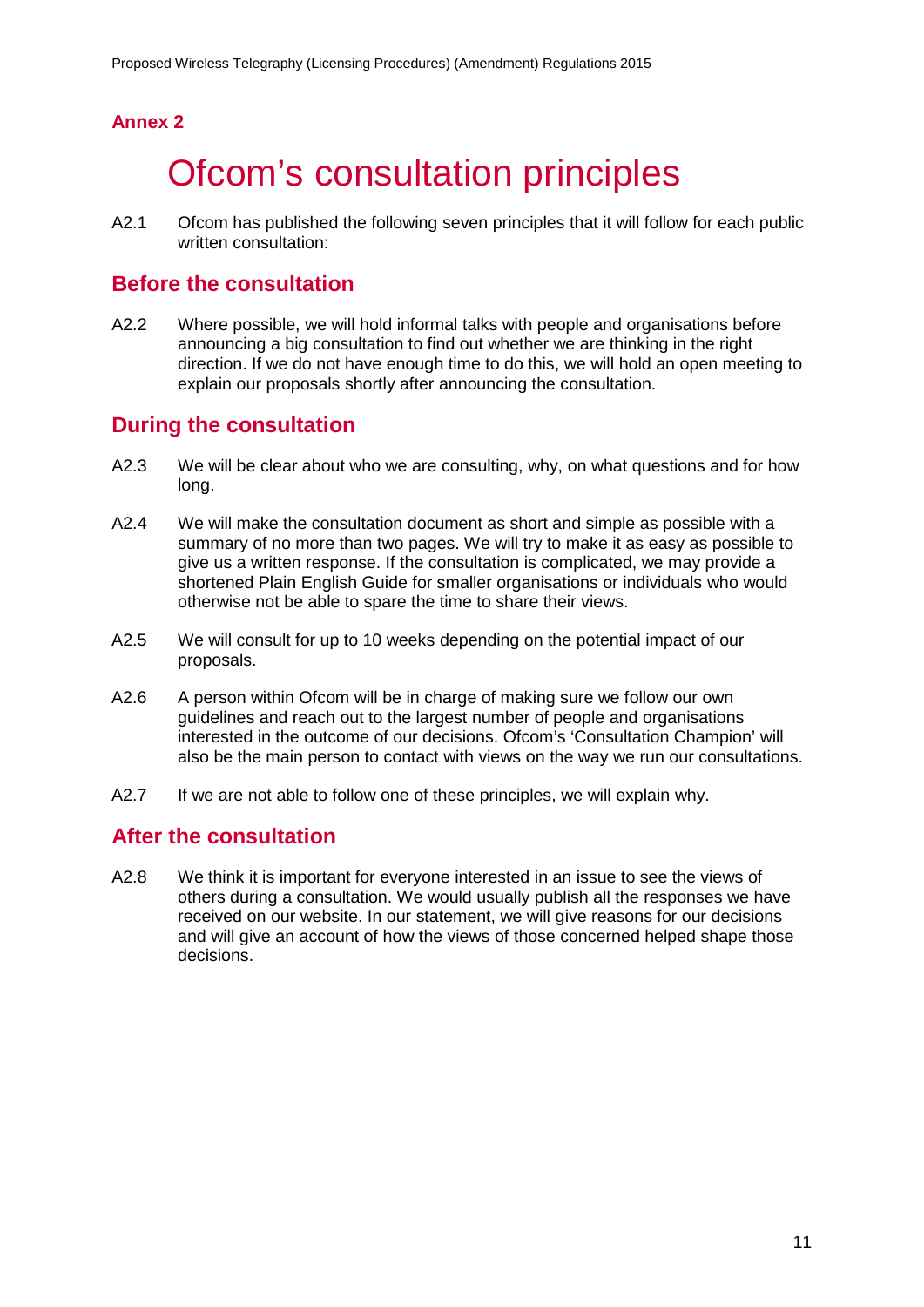# <span id="page-14-0"></span>Consultation response cover sheet

- A3.1 In the interests of transparency and good regulatory practice, we will publish all consultation responses in full on our website, [www.ofcom.org.uk.](http://www.ofcom.org.uk/)
- A3.2 We have produced a coversheet for responses (see below) and would be very grateful if you could send one with your response (this is incorporated into the online web form if you respond in this way). This will speed up our processing of responses, and help to maintain confidentiality where appropriate.
- A3.3 The quality of consultation can be enhanced by publishing responses before the consultation period closes. In particular, this can help those individuals and organisations with limited resources or familiarity with the issues to respond in a more informed way. Therefore Ofcom would encourage respondents to complete their coversheet in a way that allows Ofcom to publish their responses upon receipt, rather than waiting until the consultation period has ended.
- A3.4 We strongly prefer to receive responses via the online web form which incorporates the coversheet. If you are responding via email, post or fax you can download an electronic copy of this coversheet in Word or RTF format from the 'Consultations' section of our website at [www.ofcom.org.uk/consult/.](http://www.ofcom.org.uk/consult/)
- A3.5 Please put any parts of your response you consider should be kept confidential in a separate annex to your response and include your reasons why this part of your response should not be published. This can include information such as your personal background and experience. If you want your name, address, other contact details, or job title to remain confidential, please provide them in your cover sheet only, so that we don't have to edit your response.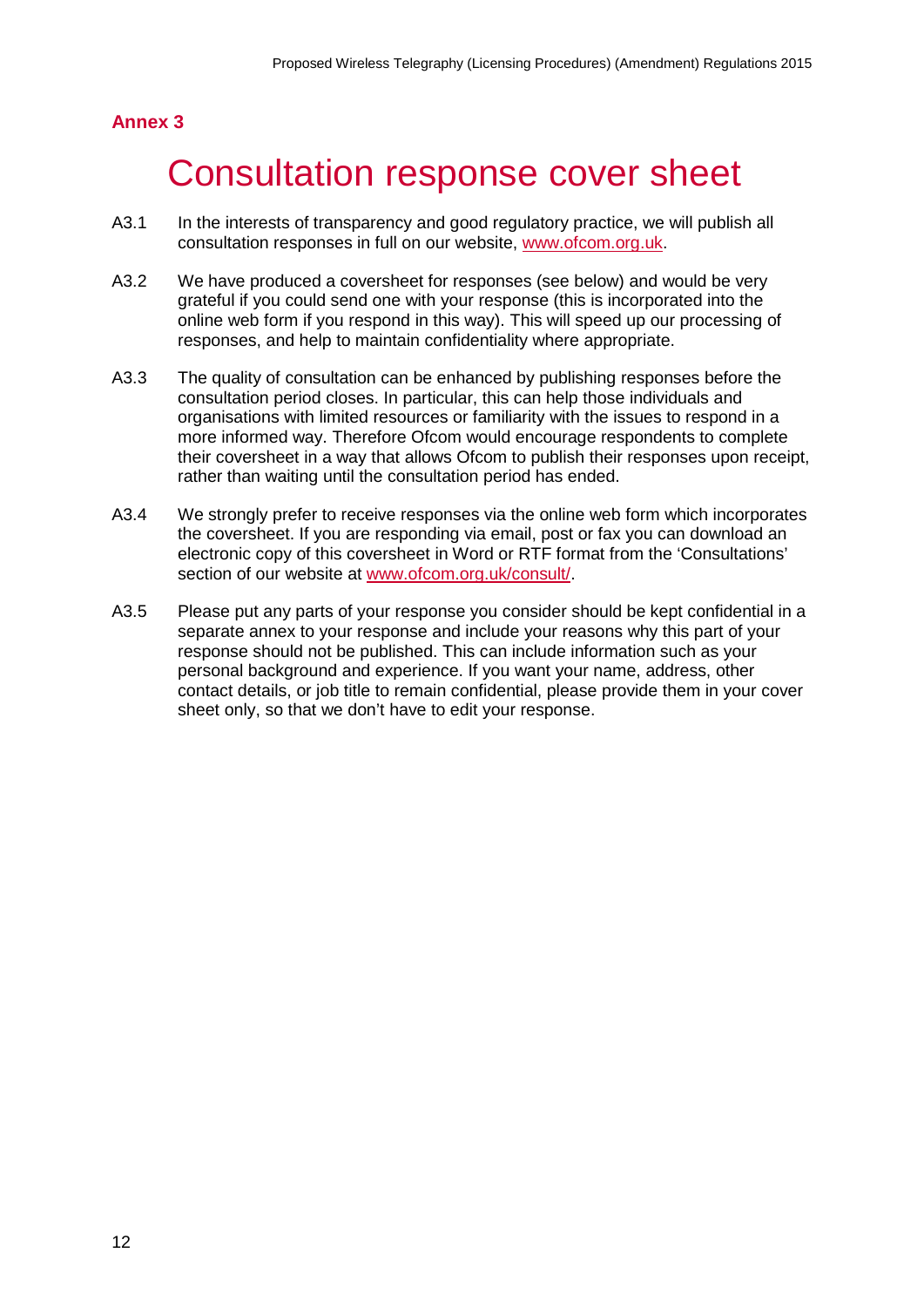## **Cover sheet for response to an Ofcom consultation**

| <b>BASIC DETAILS</b>                                                                                                                                                                                                                                                                                                                                                                                                                                                |                                             |  |  |  |  |  |  |  |  |
|---------------------------------------------------------------------------------------------------------------------------------------------------------------------------------------------------------------------------------------------------------------------------------------------------------------------------------------------------------------------------------------------------------------------------------------------------------------------|---------------------------------------------|--|--|--|--|--|--|--|--|
| Consultation title:                                                                                                                                                                                                                                                                                                                                                                                                                                                 |                                             |  |  |  |  |  |  |  |  |
| To (Ofcom contact):                                                                                                                                                                                                                                                                                                                                                                                                                                                 |                                             |  |  |  |  |  |  |  |  |
| Name of respondent:                                                                                                                                                                                                                                                                                                                                                                                                                                                 |                                             |  |  |  |  |  |  |  |  |
| Representing (self or organisation/s):                                                                                                                                                                                                                                                                                                                                                                                                                              |                                             |  |  |  |  |  |  |  |  |
| Address (if not received by email):                                                                                                                                                                                                                                                                                                                                                                                                                                 |                                             |  |  |  |  |  |  |  |  |
| <b>CONFIDENTIALITY</b>                                                                                                                                                                                                                                                                                                                                                                                                                                              |                                             |  |  |  |  |  |  |  |  |
| Please tick below what part of your response you consider is confidential, giving your<br>reasons why                                                                                                                                                                                                                                                                                                                                                               |                                             |  |  |  |  |  |  |  |  |
| Nothing                                                                                                                                                                                                                                                                                                                                                                                                                                                             | Name/contact details/job title              |  |  |  |  |  |  |  |  |
| Whole response                                                                                                                                                                                                                                                                                                                                                                                                                                                      | Organisation                                |  |  |  |  |  |  |  |  |
| Part of the response                                                                                                                                                                                                                                                                                                                                                                                                                                                | If there is no separate annex, which parts? |  |  |  |  |  |  |  |  |
| If you want part of your response, your name or your organisation not to be published, can<br>Ofcom still publish a reference to the contents of your response (including, for any<br>confidential parts, a general summary that does not disclose the specific information or<br>enable you to be identified)?                                                                                                                                                     |                                             |  |  |  |  |  |  |  |  |
| <b>DECLARATION</b>                                                                                                                                                                                                                                                                                                                                                                                                                                                  |                                             |  |  |  |  |  |  |  |  |
| I confirm that the correspondence supplied with this cover sheet is a formal consultation<br>response that Ofcom can publish. However, in supplying this response, I understand that<br>Ofcom may need to publish all responses, including those which are marked as confidential,<br>in order to meet legal obligations. If I have sent my response by email, Ofcom can disregard<br>any standard e-mail text about not disclosing email contents and attachments. |                                             |  |  |  |  |  |  |  |  |
| Ofcom seeks to publish responses on receipt. If your response is<br>non-confidential (in whole or in part), and you would prefer us to<br>publish your response only once the consultation has ended, please tick here.                                                                                                                                                                                                                                             |                                             |  |  |  |  |  |  |  |  |
| Name                                                                                                                                                                                                                                                                                                                                                                                                                                                                | Signed (if hard copy)                       |  |  |  |  |  |  |  |  |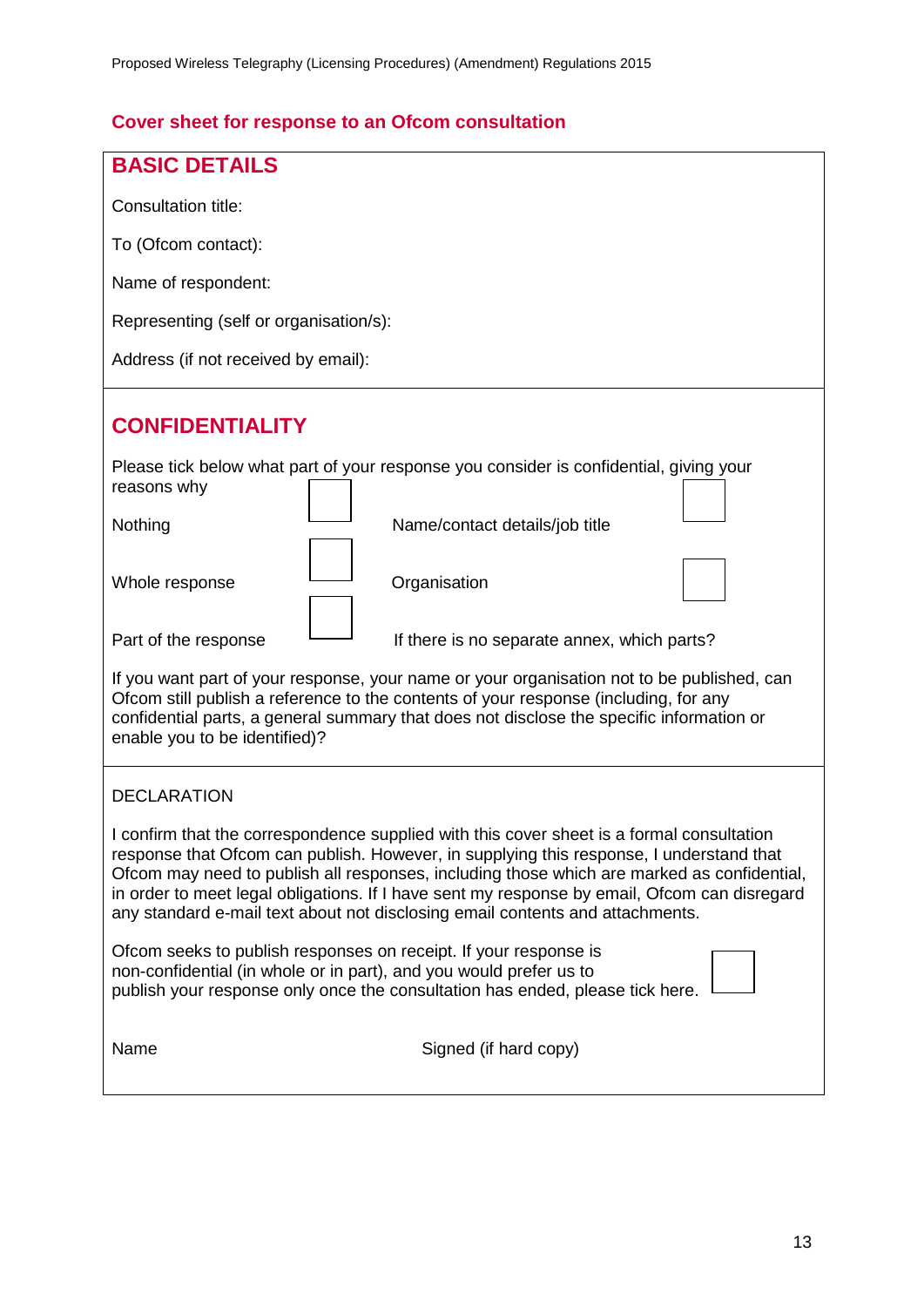# <span id="page-16-0"></span>**Consultation question**

A4.1 As required by Section 122 of the WT Act, we must give notice of proposals that we intend to make and consider any representations that we receive. This document gives notice of our proposal to make the Wireless Telegraphy (Licensing Procedures) (Amendment) Regulations 2015.

*Do you have any comments on the drafting of the Proposed Regulations and/or the Proposed Terms and Provisions Booklet?*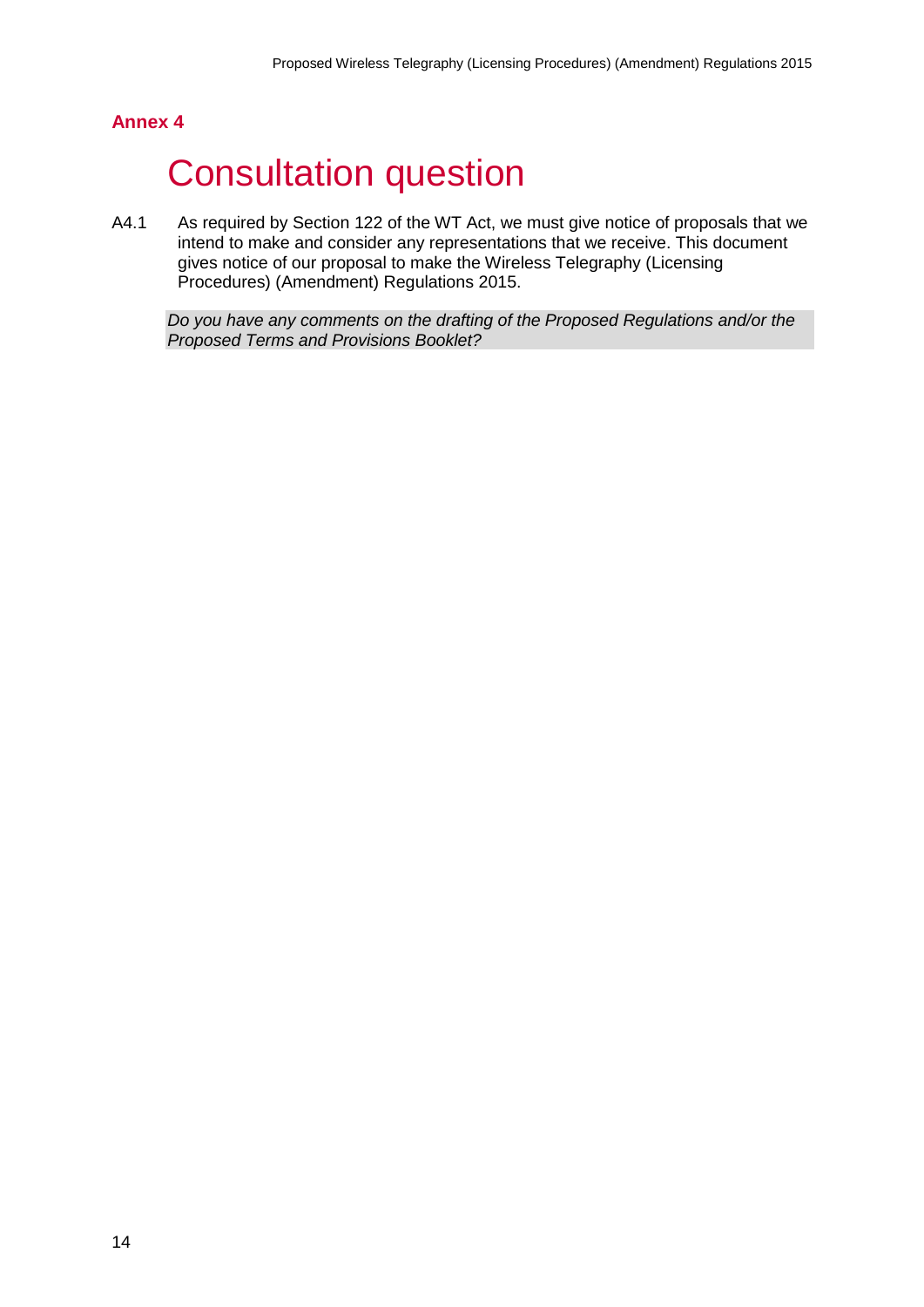# <span id="page-17-0"></span>5 Regulatory Impact Assessment

## **Introduction**

- A5.1 In accordance with government practice, where a statutory instrument is proposed, an Impact Assessment must be undertaken.
- A5.2 The analysis presented here, when read in conjunction with the rest of this document, represents an impact assessment as defined by section 7 of the Communications Act 2003 (the "Comms Act"). This impact assessment relates to the Wireless Telegraphy (Licensing Procedures) (Amendment) Regulations 2015 (the "Proposed Regulations").
- A5.3 You should send any comments on this impact assessment to us by the closing date for this consultation. We will consider all comments before deciding whether to implement our proposals.
- A5.4 Impact assessments provide a valuable way of assessing different options for regulation and showing why the preferred option was chosen. They form part of best practice policy-making. This is reflected in section 7 of the Comms Act, which imposes a duty on Ofcom to carry out impact assessments where our proposals would be likely to have a significant effect on businesses or the general public, or when there is a major change in our activities. As a matter of policy we are also committed to carrying out and publishing impact assessments in relation to the great majority of our policy decisions. For further information about our approach to impact assessments, see the guidelines, Better policy-making: Ofcom's approach to impact assessment, which are on our website: [http://stakeholders.ofcom.org.uk/binaries/consultations/better-policy-](http://stakeholders.ofcom.org.uk/binaries/consultations/better-policy-making/Better_Policy_Making.pdf)

# [making/Better\\_Policy\\_Making.pdf](http://stakeholders.ofcom.org.uk/binaries/consultations/better-policy-making/Better_Policy_Making.pdf)

### **Background**

- A5.5 Paragraph 1(1) of Schedule 1 of the Wireless Telegraphy Act 2006 (the "WT Act") says that an application for a grant of a WT Act licence is determined in accordance with procedures prescribed in regulations made by Ofcom. These procedures must include, among other things, details of the terms, provisions and limitations of a licence.
- A5.6 This impact assessment relates to a draft of the Proposed Regulations that would amend and update the existing legislation. Current procedures are outlined in the Wireless Telegraphy (Licensing Procedures) Regulations 2010 (the "Principal Regulations").

### **Proposal**

A5.7 The Proposed Regulations reflect changes to the information required by Ofcom as part of a licence application process for certain licence classes as well as changes to the name of certain licence classes that have been introduced since the Principal Regulations were made in 2010. In particular, the proposed regulations would introduce the following changes: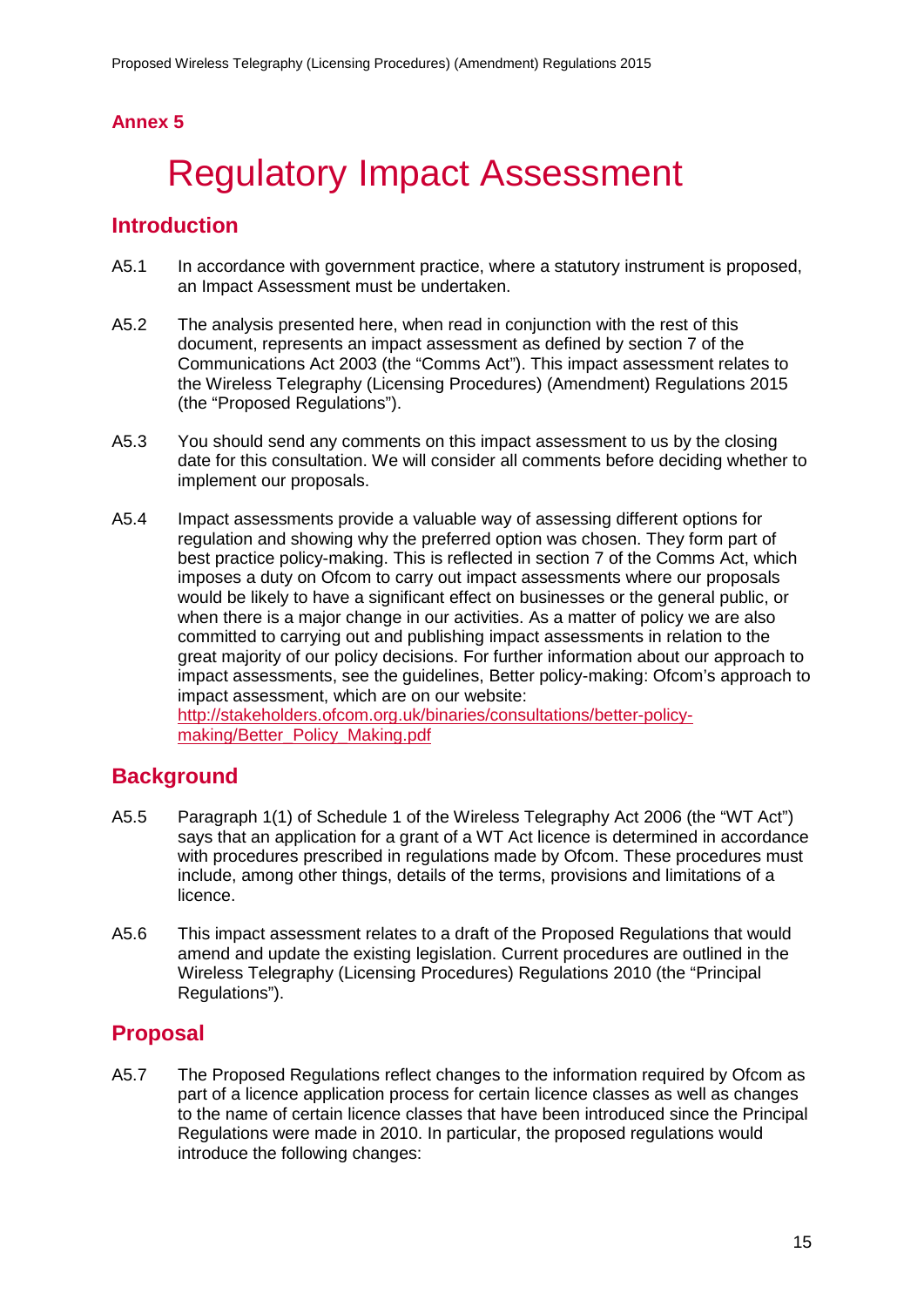- a) they would insert reference to the new licence classes introduced for the Aeronautical sector and the Programme Making and Special Events sector (to assist with stakeholder understanding of the Principal Regulations and to maintain consistency with other related regulations);
- b) they would remove the following requirements on prospective licensees applying for the grant of a WT Act licence:

(i) the requirement on the applicants for the grant of a licence in respect of a station to provide the information required for station site clearance under reg. 5(3)(j) of the Principal Regulations;

(ii) the requirement on the applicants for the grant of a licence in respect of a mobile station to specify 'whether or not the station is to be established on board of a train' under reg. 5(3)(k)(iii) of the Principal Regulations;

(iii) the requirement on the applicants for an aeronautical licence to provide information on whether the application is for a temporary station and 'the expected intensity of aviation activity, including number of aircraft and aircraft movements' under paragraph 1(b) of the Schedule to Principal Regulations;

(iv) the requirement on the applicants for the grant of a Satellite (Earth Station Network) licence to provide information on the 'satellite beam service area' under paragraph 6(d) of the Schedule to Principal Regulations;

(v) the requirement on the applicants for the grant of a licence belonging to the Satellite (Permanent Earth Station), Satellite (Earth Station – Non Fixed Satellite Service) and Satellite (Earth Station – Non-Geostationary) licence classes to provide information on 'the name and location of any associated satellite transponders together with their operating angles or their range of operating angles' under paragraph 7(d) of the Schedule to Principal Regulations;

(vi) the requirements on the applicants for a Ground Probing Radar licence to provide the additional information required under paragraph (8) of Part 8 of the Schedule to the Principal Regulations; and

c) they would require the applicants for a Ship Portable Radio licence to specify whether 'digital selective calling' is to be used by the station (in addition to specifying the information on 'beacon equipment'<sup>[10](#page-18-0)</sup> which is currently required under paragraph (4) of the Principal Regulations).

### **The citizen and/or consumer interest**

- A5.8 Ofcom's principal duty under section 3 of the Comms Act is to further the interests of citizens in relation to communications matters; and of consumers in relevant markets, where appropriate by promoting competition.
- A5.9 The Proposed Regulations have been drafted in accordance with our statutory obligations, taking account of the impact that they may have upon both citizen and consumer interests in the markets we regulate.

<span id="page-18-0"></span> $10$  This information includes its code which identifies its country of authorisation, its manufacturer, its serial number, and whether or not it operates using a global positioning system. -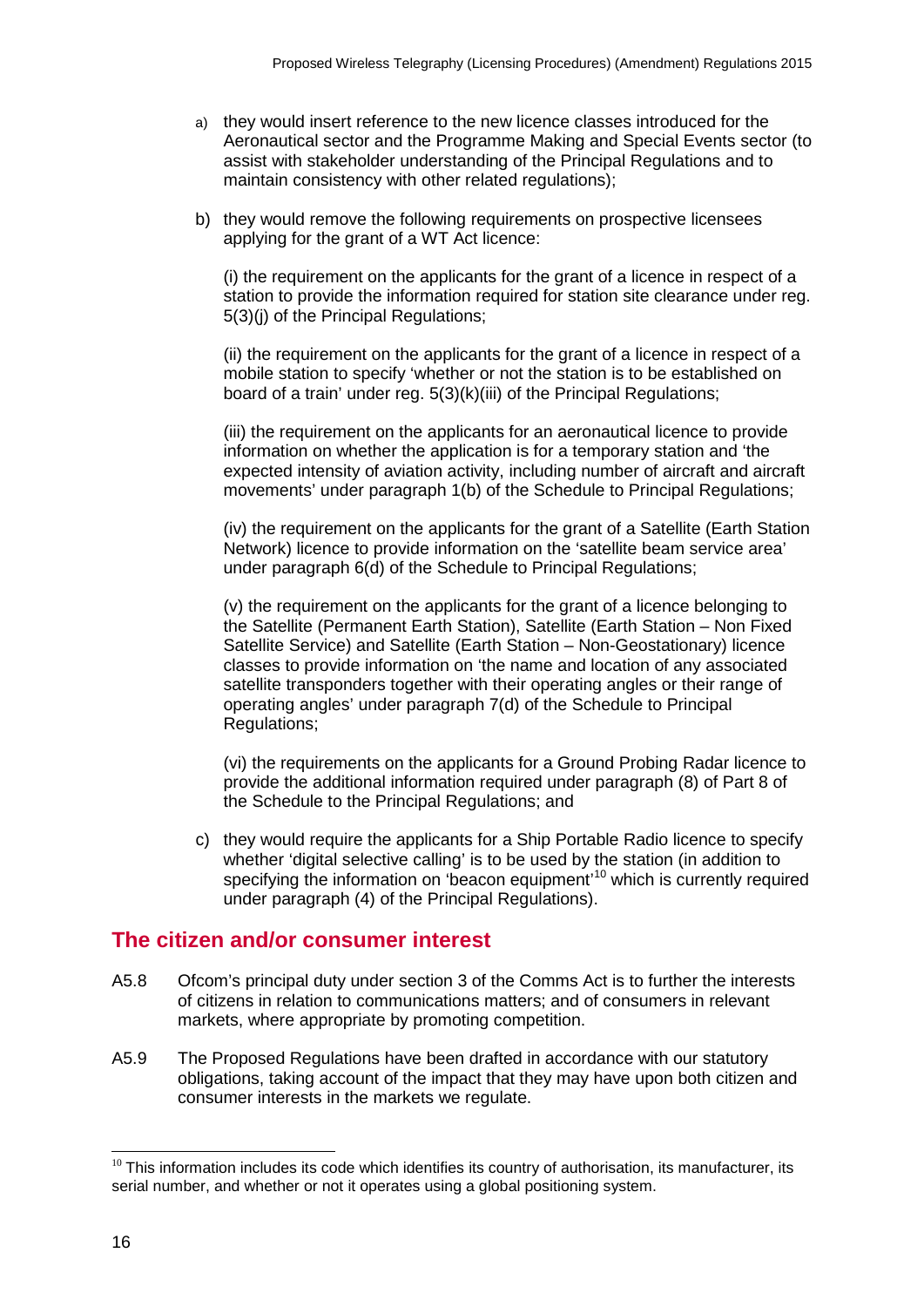- A5.10 We must, in particular, secure the optimal use for wireless telegraphy of spectrum and have regard to the principle under which all regulatory activities should be targeted only at cases in which action is needed. In proposing changes to the Principal Regulations, we have also considered the wider impact beyond immediate stakeholders in the radiocommunications community.
- A5.11 We consider that the proposed changes will make it easier for stakeholders to find the information relevant to the grant of a licence belonging to each licence class and encourage more efficient use of the radio spectrum. This should reduce the regulatory burden placed on stakeholders.

### **Ofcom's policy objective**

- A5.12 The Proposed Regulations have been drafted in accordance with our statutory obligations, so as to take account of the impact that they may have on citizens and consumers.
- A5.13 This assessment relates to the impact of the options Ofcom has considered in connection with amending to the existing licensing procedures regulations.

### **Options considered**

- A5.14 The options open to us in relation to the Proposed Regulations are as follows:
	- i) to make the Proposed Regulations; or
	- ii) to do nothing, leaving in place the Principal Regulations in their current form.

### **Analysis of the different options**

### **Make new regulations**

- A5.15 The changes proposed apply to all licensed users of spectrum. The proposals in this document do not in themselves impose any additional burden on licensees. Our proposals either reflect technical, regulatory and policy developments or existing administrative practice.
- A5.16 However, we would incur direct administrative costs associated with making the Proposed Regulations These direct costs would include the one off costs of making a Statutory Instrument. We consider that the costs of implementation are relatively small and should be offset against the benefits.
- A5.17 The qualitative benefits of making the Proposed Regulations include the following:
	- Improved compliance (lower costs) for stakeholders by reducing uncertainty and possible confusion through, for example, aligning names of sectors, classes and products which were consulted on and changed previously; and
	- Better reflect spectrum developments such as the introduction of new technologies, changes in spectrum usage and licence products.
- A5.18 Although these benefits are difficult to quantify, we consider it likely that the increased certainty arising from bringing the Principal Regulations in line with changes to regulations since 2010 will generate benefits that are likely to be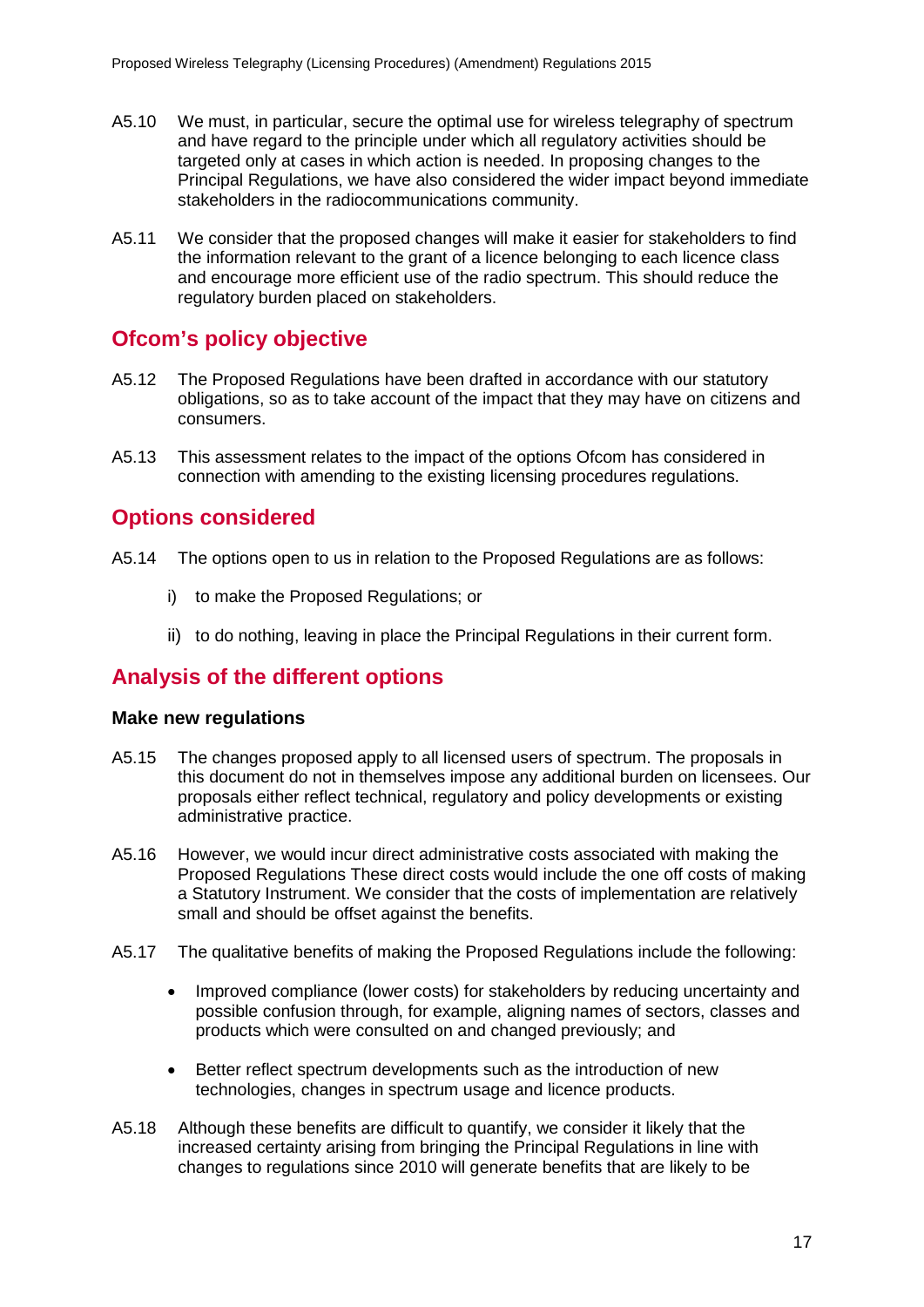material and as the one-off costs of implementation will be negligible, it would be reasonable to expect the benefits will outweigh the costs.

### **Do nothing**

A5.19 The Proposed Regulations will have important benefits for all persons applying for a WT Act licence, including both domestic and overseas applicants, particularly in terms of increased transparency and legal certainty. Although difficult to quantify, the benefits are likely to be material in assisting stakeholders.

### **The preferred option**

A5.20 Therefore, the preferred option is to make the Proposed Regulations. For the reasons identified in the preceding paragraphs, we consider the benefits of making the Proposed Regulations outweigh the costs. We therefore propose to make the Proposed Regulations.

### **Equality Impact Assessment**

- A5.21 Ofcom is required by statute to assess the potential impact of all our functions, policies, projects and practices on the following equality groups: age, disability, gender, gender reassignment, pregnancy and maternity, race, religion or belief and sexual orientation. Equality Impact Assessments (EIAs) also assist us in making sure that we are meeting our principal duty of furthering the interests of citizens and consumers regardless of their background or identity.
- A5.22 We have not identified any particular impact of our proposals for amending the Principal Regulations in relation to the identified equality groups. Specifically, we do not envisage the impact of any outcome to be to the detriment of any particular group of society.
- A5.23 Nor have we seen the need to carry out separate EIAs in relation to the additional equality groups in Northern Ireland: religious belief, political opinion and dependants. This is because we anticipate that our proposals will not have a differential impact in Northern Ireland compared to consumers in general.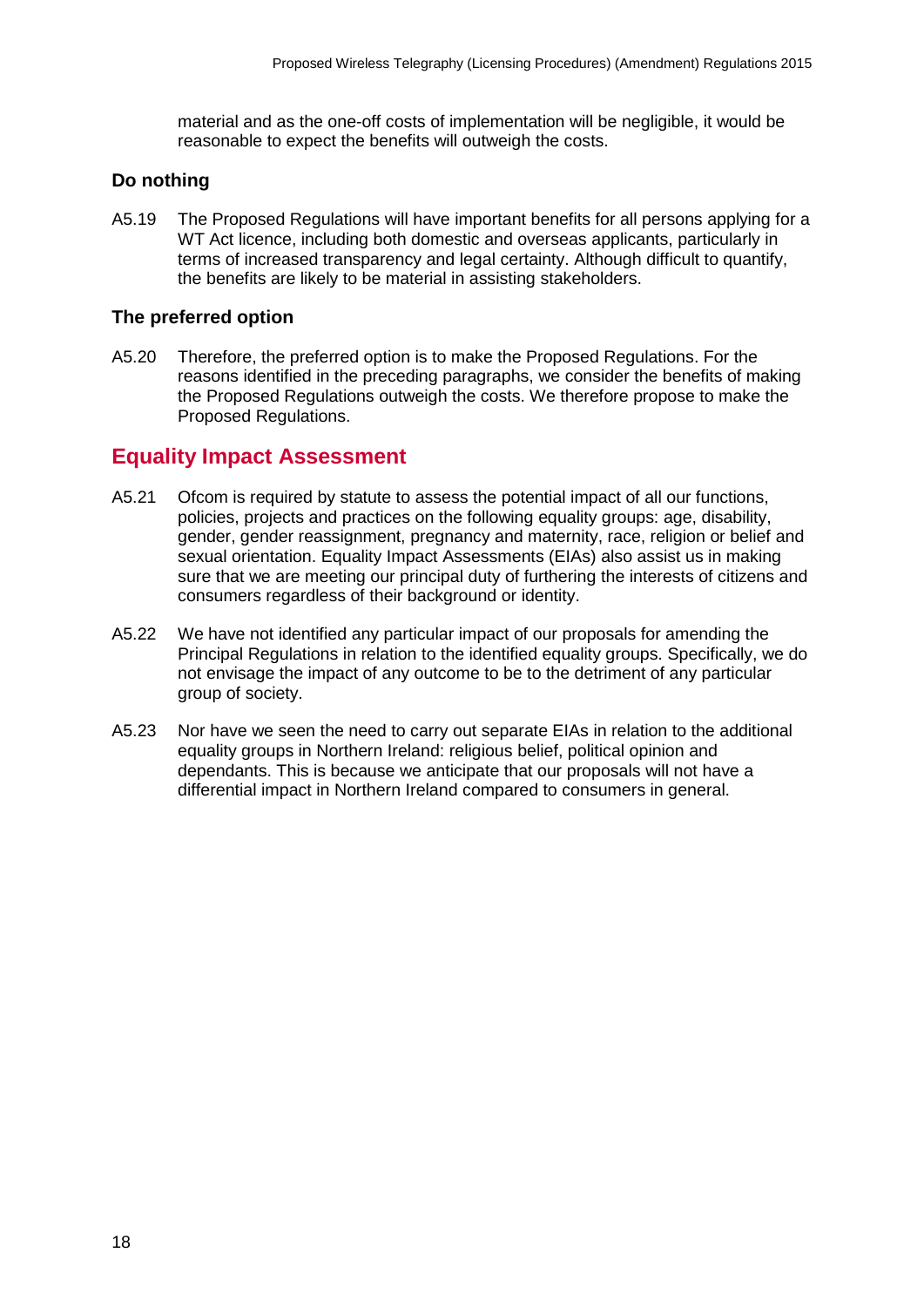# <span id="page-21-0"></span>**Draft Wireless Telegraphy (Licensing** Procedures) (Amendment) Regulations 2015

### STATUTORY INSTRUMENTS

## **2015 No. 0000**

## **ELECTRONIC COMMUNICATIONS**

The Wireless Telegraphy (Licensing Procedures) (Amendment) Regulations 2015

| Made                | $\overline{\phantom{a}}$ | - - | - | -                        | *** |
|---------------------|--------------------------|-----|---|--------------------------|-----|
| Coming into force - |                          |     |   | $\overline{\phantom{a}}$ | *** |

The Office of Communications ("OFCOM"), in exercise of the powers conferred by section 10 and paragraph [1](#page-21-1) of Schedule 1 to the Wireless Telegraphy Act  $2006(^1)$  (the "Act"), make the following Regulations.

Before making these Regulations, OFCOM have given notice of their proposal to do so in accordance with section  $122(4)(a)$  of the Act, published notice of their proposal in accordance with section  $122(4)(b)$  of the Act, and have considered the representations made to them before the time specified in that notice in accordance with section 122(4)(c) of the Act.

#### **Citation, commencement and interpretation**

**1.**—(1) These Regulations may be cited as the Wireless Telegraphy (Licensing Procedures) (Amendment) Regulations 2015 and shall come into force on [0000].

(2) In these Regulations, "the principal Regulations" means the Wireless Telegraphy (Licensing Procedures) Regulations  $2010(^2)$  $2010(^2)$ .

#### **Amendment of the Wireless Telegraphy (Licensing Procedures) Regulations 2010**

**2.** The principal Regulations shall be amended in accordance with the following Regulations.

<span id="page-21-1"></span> $\frac{1}{\binom{1}{1}}$ ) 2006 c. 36. Schedule 1 of the Act was extended to the Bailiwick of Jersey by article 2 of the Wireless Telegraphy (Jersey) Order 2006 (S.I. 2006/3324); and to the Bailiwick of Guernsey by article 2 of the Wireless Telegraphy (Guernsey) Order 2006 (S.I. 2006/3325); and to the Isle of Man by article 2 of the Wireless Telegraphy (Isle of Man) Order 2007 (S.I. 2007/278).

<span id="page-21-2"></span> $($ <sup>2</sup> ) S.I. 2010/1823.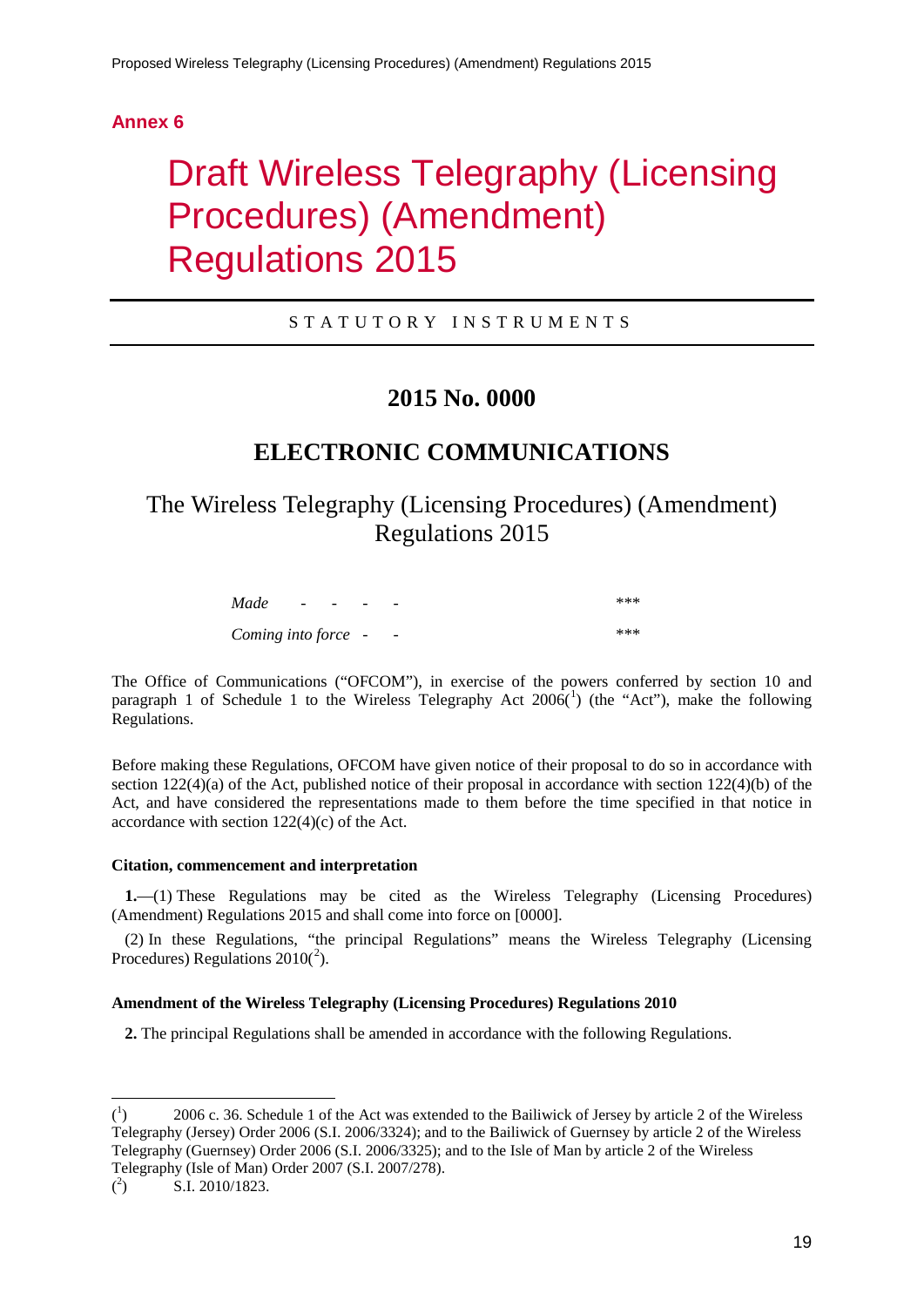#### **Amendment of regulation 5**

**3.** In regulation 5(3) of the principal Regulations—

- (a) omit sub-paragraph (j);
- (b) renumber sub-paragraph (k) as (j) and amend it as follows—
	- (i) at the end of sub-paragraph  $(k)(i)$ , insert the word "or";
	- (ii) at the end of sub-paragraph k(ii), substitute the word "and" for "or"; and
	- (iii) omit sub-paragraph k(iii); and
- (c) renumber sub-paragraph (l) as (k).

#### **Amendment of regulation 6**

**4.**—(1) Regulation 6 of the principal Regulations is amended as follows.

- (2) In paragraph (1), for "Licences are granted" substitute "Licences may be granted".
- (3) For paragraph (2), substitute—

"(2) Licences may also be granted subject to the other terms, provisions and limitations in the case of any particular licence which are contained in the publication Wireless Telegraphy Act Licences (Terms, Provisions and Limitations) 2015 published by  $OFCOM(^3)$  $OFCOM(^3)$  $OFCOM(^3)$ ."

#### **Amendment of Part 1 of the Schedule**

**5.**—(1) For paragraph (1) of Part 1 of the Schedule to the principal Regulations, substitute—

"**1.** For the licence classes Aeronautical Ground Station (Air Traffic/Ground Movement Control), Aeronautical Ground Station (Air/Ground Communications Services), Aeronautical Ground Station (Airfield Flight Information Service), Aeronautical Ground Station (General Aviation), Aeronautical Ground Station (Fire), Aeronautical Ground Station (High Frequency), Aeronautical Ground Station (Offshore Platform), Aeronautical Navigation Aid Stations, Aeronautical Radar, Aeronautical Ground Station (Operations Control), Aeronautical Station (Aerodrome Surface and Operational Control), Aeronautical Station (Aeronautical Broadcast), Aeronautical Station (Aircraft Communications Addressing and Reporting System), Aeronautical Station (Air/Ground, Aerodrome Flight Information Service and Tower), Aeronautical Station (Approach), Aeronautical Station (Area Control), Aeronautical Station (High Frequency), Aeronautical Station (Fire and Emergency), Aeronautical Station (Offshore), Aeronautical Station (Recreational Aviation) and Aeronautical Station (Very High Frequency Data Link), the following information shall be provided—

- (a) whether authorisation of a temporary or permanent station is sought; and
- (b) the type of air traffic service that the applicant intends to provide".

#### **Amendment of Part 2 of the Schedule**

**6.** For paragraph (4) of Part 2 of the Schedule to the principal Regulations, substitute—

"**4.** For the licence class Ship Portable Radio, applicants shall specify—

- (a) if authorisation of emergency position indicating radio beacon equipment or personal locator beacon equipment is sought and, if so, the type of beacon equipment for which authorisation is sought, its code which identifies its country of authorisation, its manufacturer, its serial number, and whether or not it operates using a global positioning system; and
- (b) whether digital selective calling is to be used by the station."

<span id="page-22-0"></span> $\frac{1}{3}$ ) Wireless Telegraphy Act Licensing (Terms, Provisions and Limitations), 2015.